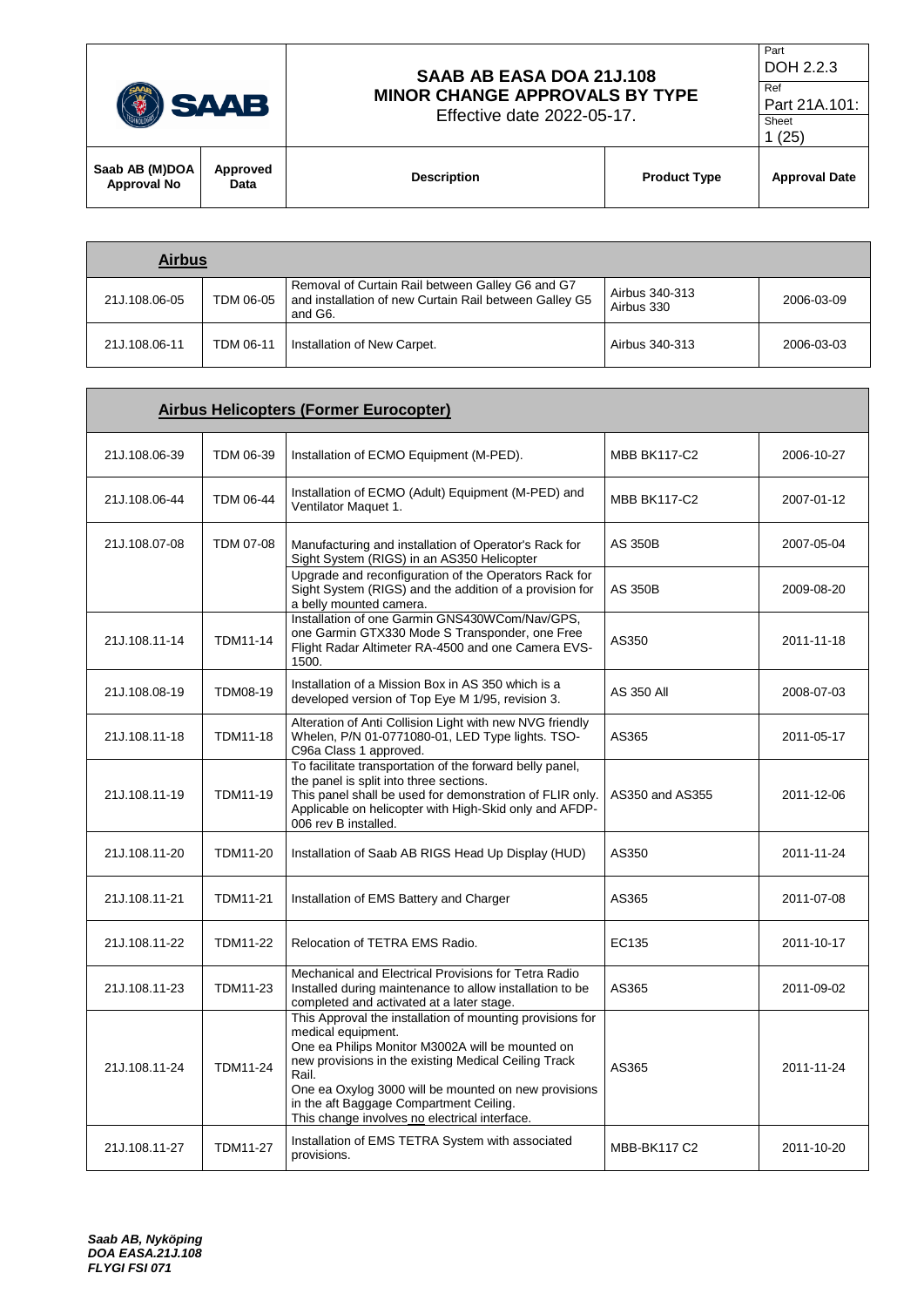|                                      | SAAB             | SAAB AB EASA DOA 21J.108<br><b>MINOR CHANGE APPROVALS BY TYPE</b><br>Effective date 2022-05-17.                                                                                                                                                                                                     |                     | Part<br>DOH 2.2.3<br>Ref<br>Part 21A.101:<br>Sheet<br>2(25) |
|--------------------------------------|------------------|-----------------------------------------------------------------------------------------------------------------------------------------------------------------------------------------------------------------------------------------------------------------------------------------------------|---------------------|-------------------------------------------------------------|
| Saab AB (M)DOA<br><b>Approval No</b> | Approved<br>Data | <b>Description</b>                                                                                                                                                                                                                                                                                  | <b>Product Type</b> | <b>Approval Date</b>                                        |
|                                      |                  | <b>Airbus Helicopters (Former Eurocopter)</b>                                                                                                                                                                                                                                                       |                     |                                                             |
| 21J.108.11-31                        | TDM11-31         | Installation of two ea. NVG/Manuals Stowage<br>Compartments.                                                                                                                                                                                                                                        | AS365               | 2011-12-09                                                  |
| 21J.108.11-33                        | TDM11-33         | This change approves the use of Floor Board Aerolite<br>Bucher EMS-Integral Floor and the associated<br>equipment in Airbus Helicopters EC135 P1/T1/P2/T2/<br>P2+/T2+ intended for EMS in accordance with Bucher<br>STC Z 25-20-79 and Aerolite Operation and<br>Maintenance Manual (O&MM) OPM-111. | EC135               | 2011-11-17                                                  |
| 21J.108.11-34                        | TDM11-34         | Installation of PeiTel Mobile Phone                                                                                                                                                                                                                                                                 | <b>MBB-BK117 C2</b> | 2012-05-16                                                  |
| 21J.108.11-40                        | TDM11-40         | Installation of EMS TETRA System with associated<br>provisions.                                                                                                                                                                                                                                     | AS365 S/N 6405      | 2012-01-18                                                  |
| 21J.108.12-03                        | TDM12-03         | Approval of a cable harness which is installed as<br>Electrical Provisions for Decision Height to allow<br>installation of the complete system at a later stage.                                                                                                                                    | AS365               | 2012-01-25                                                  |
| 21J.108.12-04                        | TDM12-04         | Relocation of Control Panel for CVFDR.                                                                                                                                                                                                                                                              | AS365               | 2012-06-13                                                  |
| 21J.108.12-05                        | TDM12-05         | Installation of DH Aural Warning.                                                                                                                                                                                                                                                                   | AS365               | 2012-03-23                                                  |
| 21J.108.12-06                        | TDM12-06         | Installation of Chart Holders on Left -and Right Hand<br>Pilot Door Frames.                                                                                                                                                                                                                         | AS365               | 2012-03-23                                                  |
| 21J.108.12-11                        | TDM12-11         | Installation of Bucher Ambulance and Rescue System<br>Floor Board with minor changes from FOCA STC No.<br>25-20-110 and EASA.R.S00697.                                                                                                                                                              | EC135               | 2012-03-15                                                  |
| 21J.108.12-12                        | TDM12-12         | Installation of mechanical provisions for a Philips<br>HeartStart MRx ALS Monitor and for a Dräger Oxylog<br>3000.                                                                                                                                                                                  | AS365               | 2012-04-13                                                  |
| 21J.108.12-13                        | TDM12-13         | Installation of Dual Fixed Landing Lights.                                                                                                                                                                                                                                                          | EC135               | 2012-05-09                                                  |
| 21J.108.12-14                        | TDM12-14         | Installation of Performit Console and provisions for<br>Performit Operations.                                                                                                                                                                                                                       | <b>BK 117</b>       | 2012-06-14                                                  |
| 21J.108.12-18                        | TDM12-18         | Installation of TETRA (RAKEL) radio system                                                                                                                                                                                                                                                          | EC135               | 2012-05-16                                                  |
| 21J.108.12-24                        | TDM12-24         | Installation of stowage provisions for Oxygen Tubes in<br><b>EMS Cabinet.</b>                                                                                                                                                                                                                       | AS365               | 2012-04-18                                                  |
| 21J.108.12-32                        | TDM12-32         | This modification describes the change of the Intercom<br>system to high impedance audio.<br>The modification includes the removal of three low<br>impedance headset adapters, located in the cabin<br>ceiling.                                                                                     | AS365               | 2012-07-03                                                  |

This modification describes the change of the Intercom

Installation of EMS TETRA radio CASSIDIAN THR880i AS365 S 2012-08-31

AS365 S/N 6404 2012-08-16

The modification includes the removal of three low impedance headset adapters, located in the cabin

system to high impedance audio.

ceiling.

21J.108.12-36 TDM12-36B | Installation of EMS TETRA radio CASSIDIAN THR880i

 $\Gamma$ 

21J.108.12-35 TDM12-35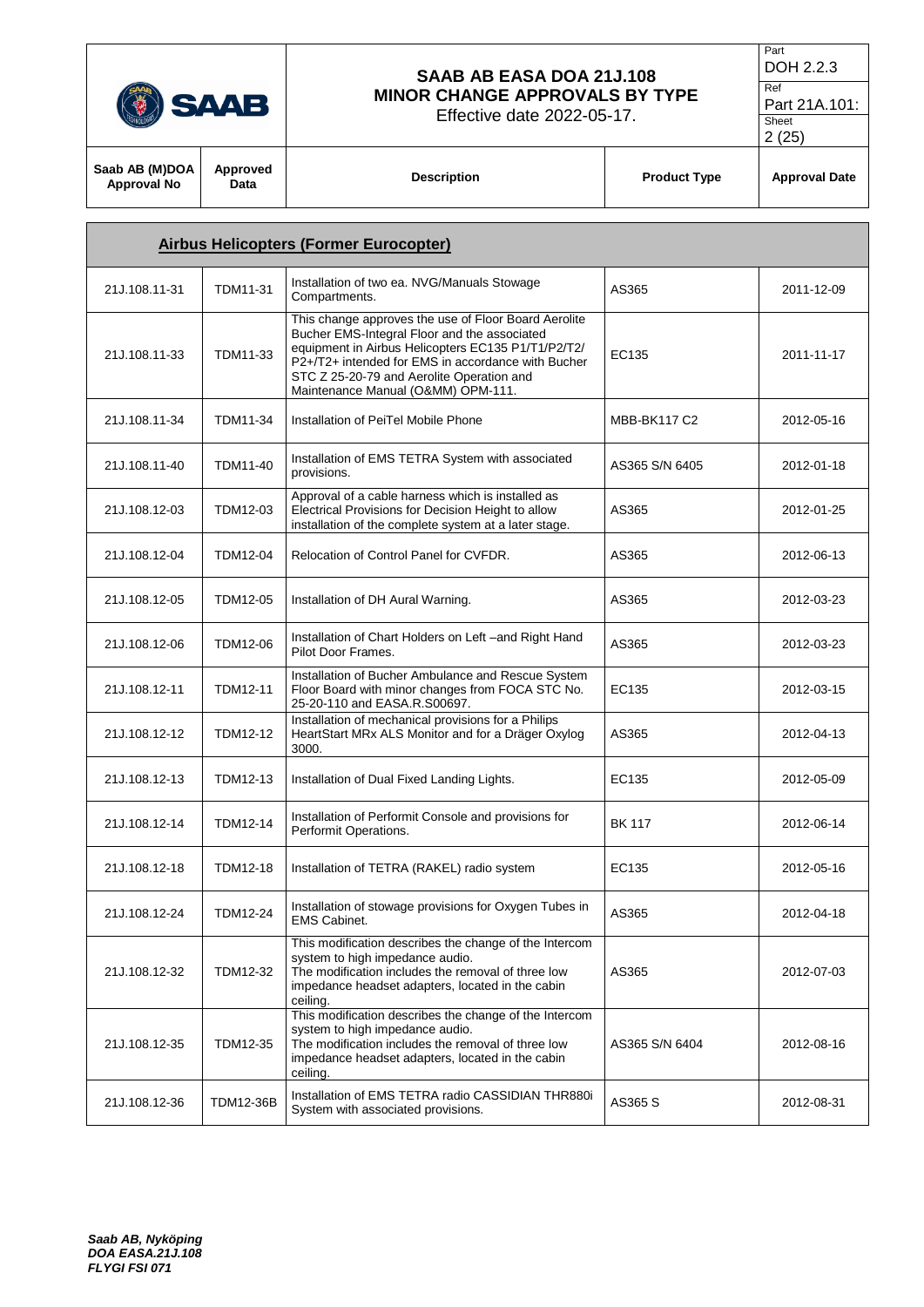|                                      | SAAB             | SAAB AB EASA DOA 21J.108<br><b>MINOR CHANGE APPROVALS BY TYPE</b><br>Effective date 2022-05-17.                                                                                                                                                                                                                                                                                                                                                                                              |                                                                                      | Part<br>DOH 2.2.3<br>Ref<br>Part 21A.101:<br>Sheet<br>3(25) |  |
|--------------------------------------|------------------|----------------------------------------------------------------------------------------------------------------------------------------------------------------------------------------------------------------------------------------------------------------------------------------------------------------------------------------------------------------------------------------------------------------------------------------------------------------------------------------------|--------------------------------------------------------------------------------------|-------------------------------------------------------------|--|
| Saab AB (M)DOA<br><b>Approval No</b> | Approved<br>Data | <b>Description</b>                                                                                                                                                                                                                                                                                                                                                                                                                                                                           | <b>Product Type</b>                                                                  | <b>Approval Date</b>                                        |  |
|                                      |                  | <b>Airbus Helicopters (Former Eurocopter)</b>                                                                                                                                                                                                                                                                                                                                                                                                                                                |                                                                                      |                                                             |  |
| 21J.108.12-37                        | <b>TDM12-37</b>  | This modification installs provisions consisting of an<br>electrical wiring harness and installation of CVR area<br>microphones in the instrument panel and inserts in the<br>rear baggage bay floor as a prerequisite for the future<br>Scanavionics STC.                                                                                                                                                                                                                                   | AS365 S/N 6404                                                                       | 2012-08-24                                                  |  |
| 21J.108.12-38                        | <b>TDM12-38</b>  | Installation of Aerolite Life Support System (Incubator).                                                                                                                                                                                                                                                                                                                                                                                                                                    | AS365                                                                                | 2012-10-02                                                  |  |
| 21J.108.12-43                        | TDM12-43         | Installation of AMT Micus™-Aero stretcher P/N I131000<br>for HEMS operations.                                                                                                                                                                                                                                                                                                                                                                                                                | AS365()<br>Serial Numbers operated<br>by SMC with ALLFA<br>system as a prerequisite. | 2014-07-07                                                  |  |
| 21J.108.12-48                        | <b>TDM12-48</b>  | Installation of EMS TETRA Radio Sepura 3500/3900<br>system with associated provisions.                                                                                                                                                                                                                                                                                                                                                                                                       | AS365                                                                                | 2012-12-17                                                  |  |
| 21J.108.12-49                        | TDM12-49         | This change includes the replacement of Auxiliary<br>Control Unit from Low to High Impedance.                                                                                                                                                                                                                                                                                                                                                                                                | AS365                                                                                | 2013-01-11                                                  |  |
| 21J.108.13-15                        | TDM13-15         | Installation of mechanical provisions for Propaq/Zoll<br>Medical Equipment.                                                                                                                                                                                                                                                                                                                                                                                                                  | AS365                                                                                | 2013-09-17                                                  |  |
| 21J.108.14-40                        | TDM14-40         | Installation of Flightcell DZMx system.<br>This change covers the installation of the Flightcell<br>DZMx system in the MBB-BK117.<br>The system consists of;<br>• A Flightcell DZMx main unit installed in the cockpit<br>centre console,<br>• An optional remote control head installed in the<br>cabin area<br>• Two antennas, (GSM and GPS/SATCOM), installed<br>on the helicopter fuselage.<br>The system is connected to the helicopter audio system<br>via the existing GSM provision. | <b>MBB-BK117 C2</b>                                                                  | 2015-04-29                                                  |  |
| 21J.108.14-41                        | <b>TDM14-41</b>  | Installation of mechanical and electrical provisions for a<br>Panasonic CF-H2 Toughbook.                                                                                                                                                                                                                                                                                                                                                                                                     | <b>MBB-BK117 C2</b>                                                                  | 2015-06-16                                                  |  |
|                                      |                  | Minor change to EMS Performit System with associated<br>provisions, installed in TDM12-14.<br>This change covers the:<br>Redesign of the power supply to the EMS Performit<br>System.                                                                                                                                                                                                                                                                                                        |                                                                                      |                                                             |  |

| 21J.108.14-42 | TDM14-42        | This change covers the;<br>Redesign of the power supply to the EMS Performit<br>System.<br>Replacement the Display SVGA2T2 with SVGA2T2<br>including stowage boxes<br>Replacement of the M-PC2 with M-PC3 Performit<br>Computer.<br>The following items are previously substantiated,<br>installed and approved in TDM12-14:<br>The previously installed GPS antenna located in the<br>cockpit area and;<br>GPRS communications antenna located on the lower<br>$\bullet$<br>fuselage | MBB-BK117 C2        | 2015-04-29 |
|---------------|-----------------|---------------------------------------------------------------------------------------------------------------------------------------------------------------------------------------------------------------------------------------------------------------------------------------------------------------------------------------------------------------------------------------------------------------------------------------------------------------------------------------|---------------------|------------|
| 21J.108.14-43 | TDM14-43        | Installation of mechanical and electrical provisions for<br>an ACCUVAC Rescue suction pump.                                                                                                                                                                                                                                                                                                                                                                                           | <b>MBB-BK117 C2</b> | 2015-06-16 |
| 21J.108.14-44 | <b>TDM14-44</b> | Installation of EMS / COM Standby Battery.<br>This change covers the installation of a 26V 17Ah, TSO<br>C179a Lithium ion Battery for EMS and COM in the<br>BK117 helicopter.<br>The Battery shall provide electrical standby power to<br>Mission Equipment, 5 Amps up to 2h in -20°C.<br>The EMS Battery will be charged during dual generator<br>operation or 230 VAC ground power.                                                                                                 | <b>MBB-BK117 C2</b> | 2015-04-29 |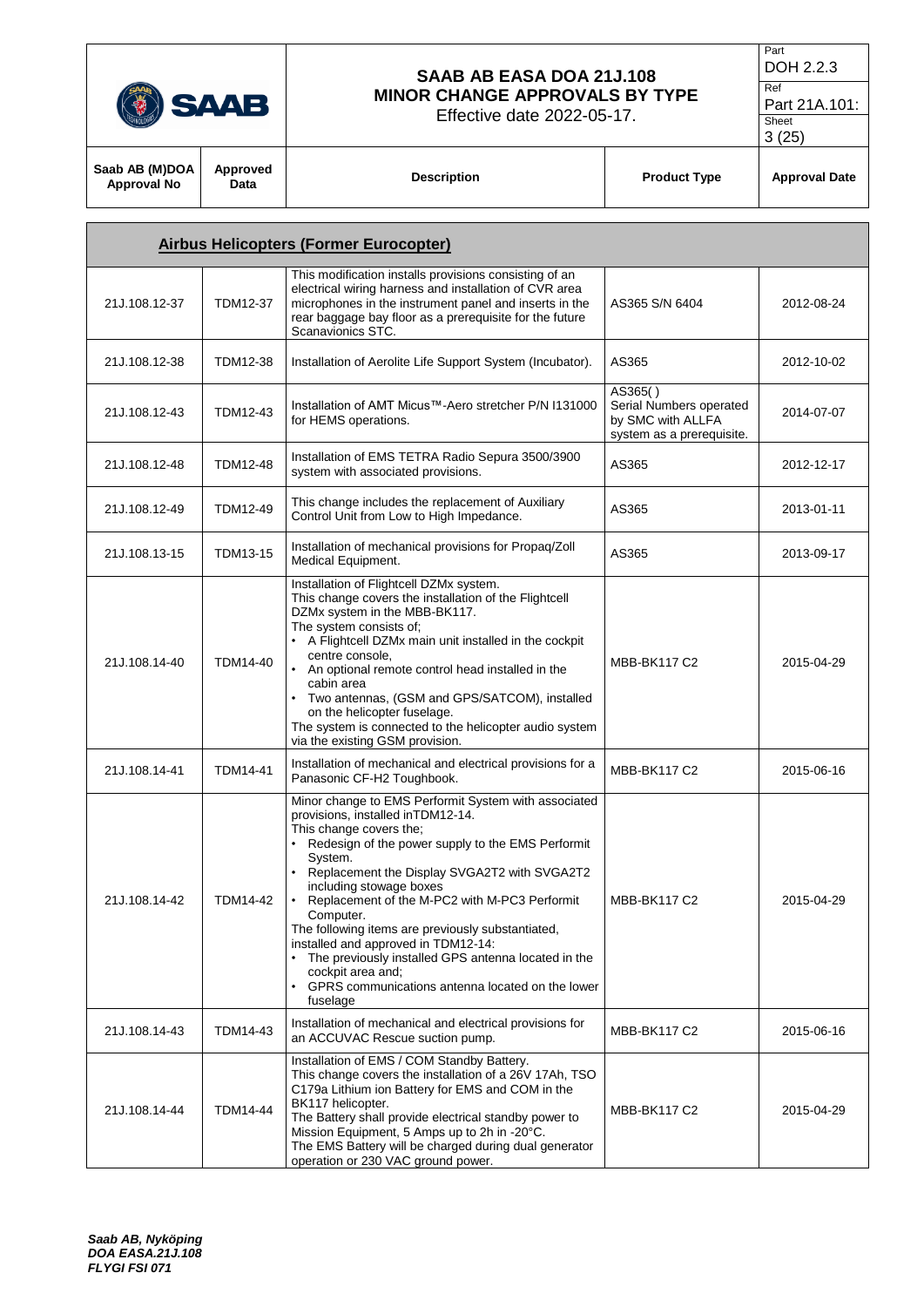|                                               | SAAB AB EASA DOA 21J.108<br><b>MINOR CHANGE APPROVALS BY TYPE</b><br><b>SAAB</b><br><b>Effective date 2022-05-17.</b> |                    |                     | Part<br>DOH 2.2.3<br>Ref<br>Part 21A.101:<br>Sheet<br>4(25) |
|-----------------------------------------------|-----------------------------------------------------------------------------------------------------------------------|--------------------|---------------------|-------------------------------------------------------------|
| Saab AB (M)DOA<br><b>Approval No</b>          | Approved<br>Data                                                                                                      | <b>Description</b> | <b>Product Type</b> | <b>Approval Date</b>                                        |
| <b>Airbus Helicopters (Former Eurocopter)</b> |                                                                                                                       |                    |                     |                                                             |

|               |                 | $\overline{ }$ , $\overline{ }$ , $\overline{ }$ , $\overline{ }$ , $\overline{ }$ , $\overline{ }$ , $\overline{ }$ , $\overline{ }$ , $\overline{ }$ , $\overline{ }$ , $\overline{ }$ , $\overline{ }$ , $\overline{ }$ , $\overline{ }$ , $\overline{ }$ , $\overline{ }$ , $\overline{ }$ , $\overline{ }$ , $\overline{ }$ , $\overline{ }$ , $\overline{ }$ , $\overline{ }$ , $\overline{ }$ , $\overline{ }$ , $\overline{$ |                     |            |
|---------------|-----------------|--------------------------------------------------------------------------------------------------------------------------------------------------------------------------------------------------------------------------------------------------------------------------------------------------------------------------------------------------------------------------------------------------------------------------------------|---------------------|------------|
| 21J.108.15-08 | <b>TDM15-08</b> | Minor changes to EMS TETRA System with associated<br>provisions previously installed in TDM11-27.                                                                                                                                                                                                                                                                                                                                    | <b>MBB-BK117 C2</b> | 2015-04-17 |

| Air Tractor AT-802(/802A |                   |                                                                                                                    |             |            |
|--------------------------|-------------------|--------------------------------------------------------------------------------------------------------------------|-------------|------------|
| 21J.108.20-03            | TDM20-03          | Installation of stowage provisions for a log book                                                                  | AT-802/802A | 2020-08-20 |
| 21J.108.20-06            | TDM20-06          | Relocation of instruments, switches, advisory lights and<br>installation of placards in the rear instrument panel. | AT-802      | 2020-05-07 |
| 21J.108.20-08            | TDM20-08          | Installation of Single TETRA Radio system.                                                                         | AT-802/802A | 2021-03-08 |
| 21J.108.21-01            | <b>TDM21-01 B</b> | Installation of stowage provision for helmet bag.                                                                  | AT-802/802A | 2021-03-04 |
| 21J.108.21-02            | TDM21-02 B        | Installation of Crow Bar support on RH side wall in<br>cockpit.                                                    | AT-802/802A | 2021-10-28 |
| 21J.108.21-09            | TDM21-09          | Installation of mounting device for class 2 EFB.                                                                   | AT-802/802A | 2021-11-19 |
| 21J.108.21-11            | <b>TDM21-11 B</b> | Provisions for engine oil level inspection.                                                                        | AT-802/802A | 2022-03-16 |

| <u>ATR</u>    |          |                                                                                                                                    |            |            |
|---------------|----------|------------------------------------------------------------------------------------------------------------------------------------|------------|------------|
| 21J.108.13-02 | TDM13-02 | Installation of Mounting Devices and Power Supplies for<br>both pilots as provisions for a Class 2 Electronic Flight<br>Bag (EFB). | ATR72-212A | 2013-04-29 |
| 21J.108.13-03 | TDM13-03 | Installation of Apple iPad 4 as Class 2 Electronic Flight<br>Bag (EFB).                                                            | ATR72-212A | 2013-06-20 |

| Agusta / Bell |                  |                                                                                  |                |            |  |
|---------------|------------------|----------------------------------------------------------------------------------|----------------|------------|--|
| 21J.108.12-17 | <b>TDM 12-17</b> | Installation of Belly Mount provisions for FLIR Turret<br>with increased weight. | B/A 206 Series | 2012-04-04 |  |

| <b>AVRO</b>   |          |                                                                                                                                                                                                                                                 |          |            |
|---------------|----------|-------------------------------------------------------------------------------------------------------------------------------------------------------------------------------------------------------------------------------------------------|----------|------------|
| 21J.108.16-05 | TDM16-05 | This change describes the application of external<br>Graphic Film on the Aircraft Fuselage, Vertical fin<br>including rudder and engine cowls, from small decals to $\sqrt{(RJ/85 \text{ and }RJ/100)}$<br>comprehensive areas of the aircraft. | AVRO 146 | 2016-02-09 |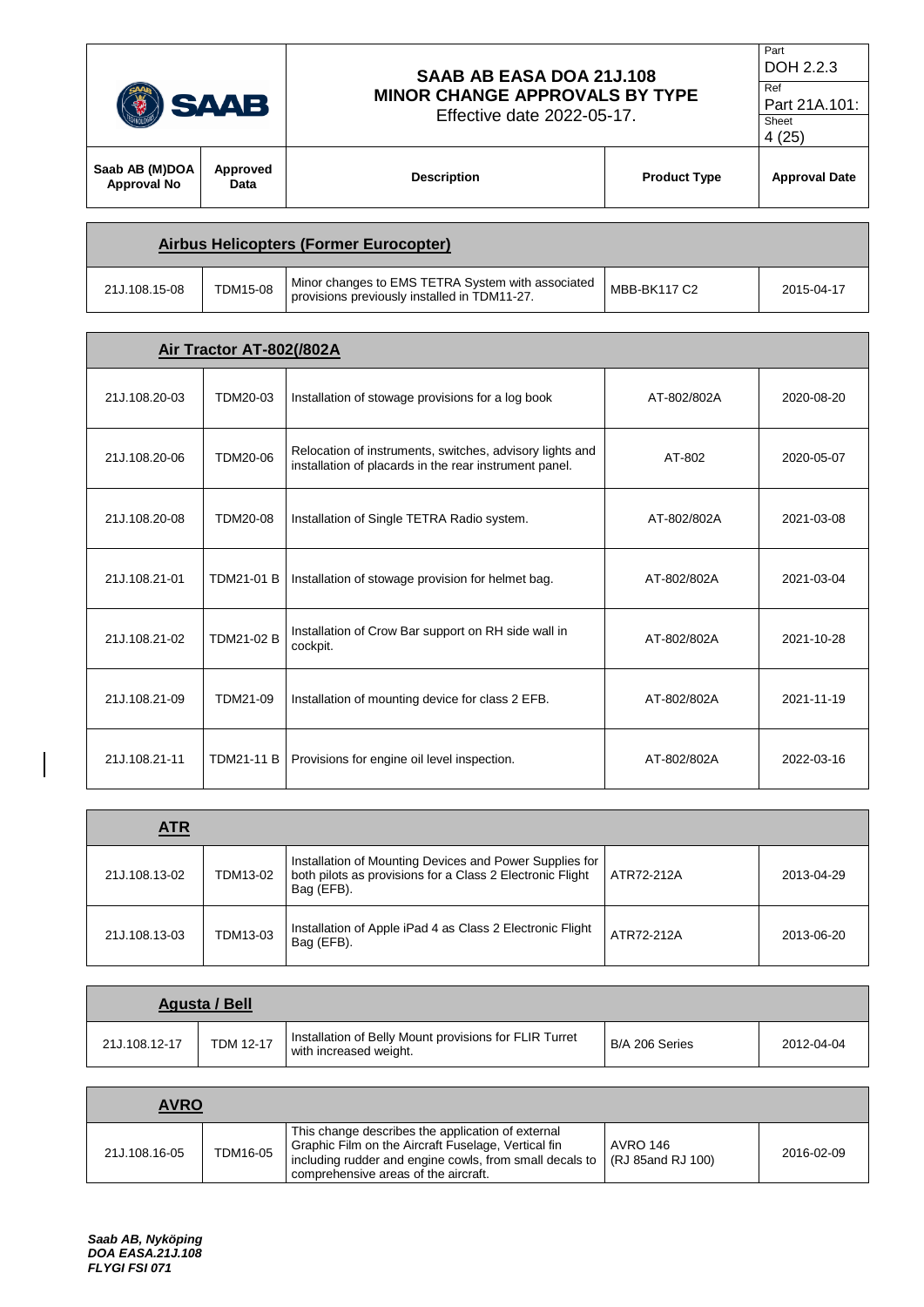|                                      | SAAB AB EASA DOA 21J.108<br><b>MINOR CHANGE APPROVALS BY TYPE</b><br><b>SAAB</b><br>Effective date 2022-05-17. |                                                    |                     | Part<br>DOH 2.2.3<br>Ref<br>Part 21A.101:<br>Sheet<br>5(25) |  |  |
|--------------------------------------|----------------------------------------------------------------------------------------------------------------|----------------------------------------------------|---------------------|-------------------------------------------------------------|--|--|
| Saab AB (M)DOA<br><b>Approval No</b> | Approved<br>Data                                                                                               | <b>Description</b>                                 | <b>Product Type</b> | <b>Approval Date</b>                                        |  |  |
| <b>AVRO</b>                          |                                                                                                                |                                                    |                     |                                                             |  |  |
| 21J.108.18-01                        | <b>TDM18-01</b>                                                                                                | Installation of Flight Log- and Check List holders | AVRO 146-RJ100      | 2018-02-15                                                  |  |  |

| (Beech) Textron Aviation Inc. (Former Hawker/Raytheon/Beech Aircraft Corporation) |                  |                                                                                                                                                                                        |                                                                      |            |  |
|-----------------------------------------------------------------------------------|------------------|----------------------------------------------------------------------------------------------------------------------------------------------------------------------------------------|----------------------------------------------------------------------|------------|--|
| 21J.108.4-23                                                                      | TDM 04-23        | Installation of Artex ELT 406-1.                                                                                                                                                       | Beech King Air Series                                                | 2005-05-25 |  |
| 21J.108.4-24                                                                      | <b>TDM 04-24</b> | Installation of TDR-94D Mode S Elementary<br>Transponder.                                                                                                                              | <b>Beech King Air Series</b>                                         | 2005-05-25 |  |
| 21J.108.05-10                                                                     | TDM 05-10        | Installation of a counter drum pointer altimeter to fulfil<br>the requirements in European JAR OPS 1.652.                                                                              | Hawker Beechcraft 200                                                | 2005-06-21 |  |
| 21J.108.05-11                                                                     | TDM 05-11        | Installation of ELT "KANNAD 406 AF".                                                                                                                                                   | Hawker Beechcraft 200<br>300<br>1900<br>C90                          | 2005-06-16 |  |
| 21J.108.05-14                                                                     | TDM 05-14        | Installation of a counter drum pointer altimeter to fulfil<br>the requirements in European JAR OPS 1.652.                                                                              | Hawker Beechcraft<br><b>B300LW</b>                                   | 2005-07-13 |  |
| 21J.108.05-28                                                                     | TDM 05-28        | Installation of VHF/Com 1-2, Collins VHF-21C / CTL-<br>22C with 8,33 kHz spacing.                                                                                                      | <b>Hawker Beechcraft</b>                                             | 2006-01-11 |  |
| 21J.108.06-46                                                                     | TDM 06-46        | Installation of modified Fuselage Skin and Pressure<br>Bulkhead Grommet similar to previous LFV Approval<br>M30/95                                                                     | Hawker Beechcraft 200<br>series<br>F90<br>C90                        | 2007-02-01 |  |
| 21J.108.06-47                                                                     | <b>TDM 06-47</b> | Installation of GPS Antenna.                                                                                                                                                           | Hawker Beechcraft                                                    | 2006-12-22 |  |
| 21J.108.07-03                                                                     | TDM 07-03        | Installation of a Counter Drum Pointer Altimeter to fulfil<br>the requirements in JAR-OPS 1.652.                                                                                       | Hawker Beechcraft C90                                                | 2007-01-29 |  |
| 21J.108.07-06                                                                     | TDM 07-06        | Minor Change to accommodate installation of Raytheon<br>High Floatation Landing Gear and Raisebeck STC<br>SA4175NM (LBA 0144/2047), Fully Covering Main<br>Landing Gear Doors.         | Hawker Beechcraft B200                                               | 2007-03-02 |  |
| 21J.108.07-10                                                                     | TDM 07-10        | Installation of Floor Protection Cover Panels and<br>Access Plates in Cargo Compartment.                                                                                               | Hawker Beechcraft<br>1900D                                           | 2007-04-16 |  |
| 21J.108.07-35                                                                     | TDM07-35         | Installation of the new Luggage Rack and a new Cargo<br>Net to the existing Luggage Compartment to<br>accommodate minor medical equipment, belongings to<br>the patient and crew bags. | Raytheon Beech B200<br>Super King Air                                | 2008-06-18 |  |
| 21J.108.11-04                                                                     | TDM11-04         | Installation of provisions for Dräger Oxylog 3000<br>Ventilator.                                                                                                                       | <b>Hawker Beechcraft</b><br>(B)200(C)<br>Super King Air              | 2011-05-20 |  |
| 21J.108.11-06                                                                     | TDM11-06         | Alteration of DME by replacing King KN-65 with King<br>KN-63.                                                                                                                          | Hawker Beechcraft<br>Baron E55                                       | 2011-05-03 |  |
| 21J.108.11-25                                                                     | TDM11-25         | Installation of Hot Air Protection in the Cabin.                                                                                                                                       | Hawker Beechcraft B200<br>Super King Air                             | 2011-11-24 |  |
| 21J.108.12-09                                                                     | TDM12-09         | Installation of Latch Station as provision for Aerolite<br>Platform Life Support Assy (Incubator) on aft LifePort<br>PLUS System, P/N 367-9000.                                        | Hawker Beechcraft 200<br>Super King Air series<br>With LifePort PLUS | 2012-06-15 |  |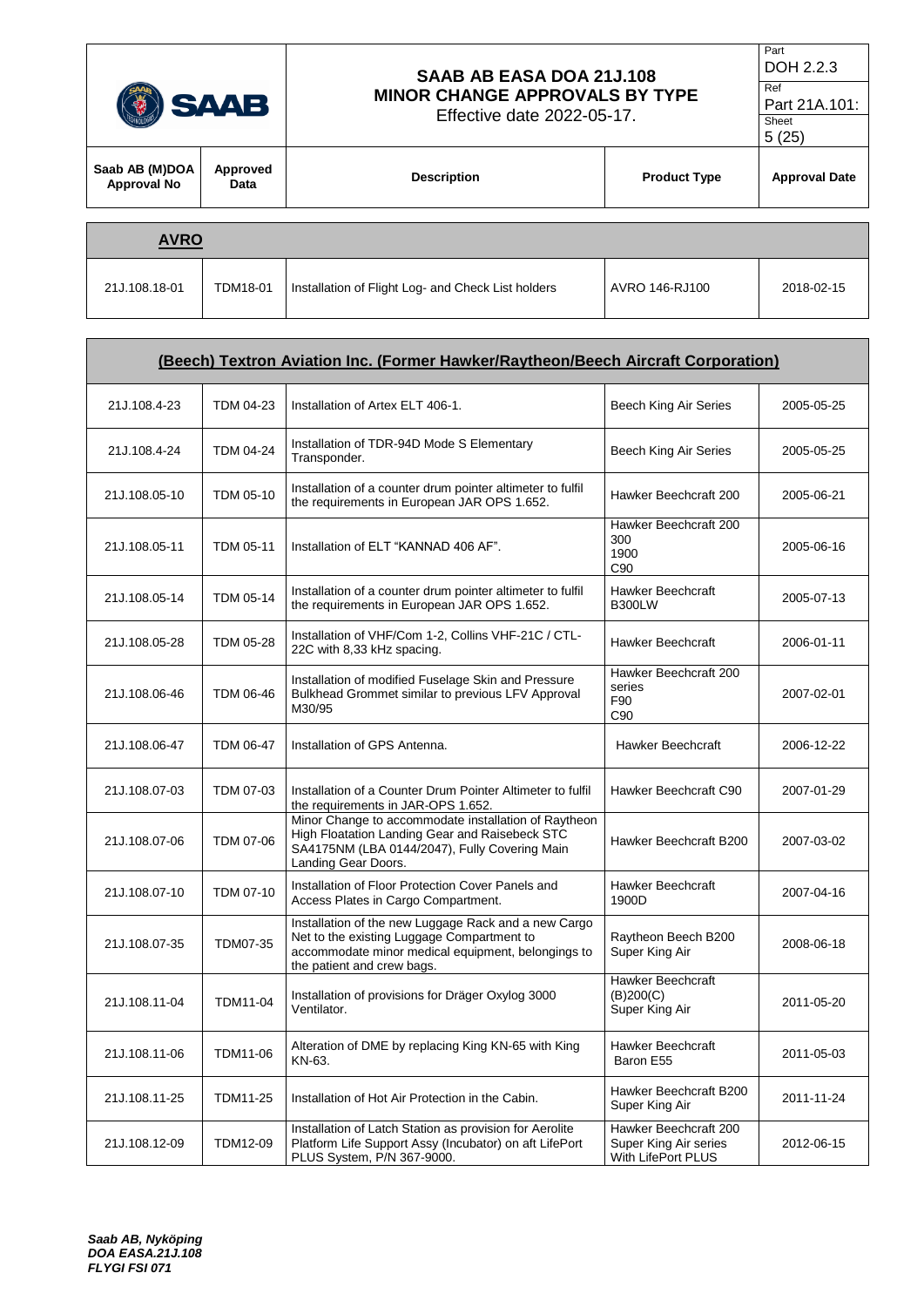

Effective date 2022-05-17.

```
Part
DOH 2.2.3
```
Ref Part 21A.101:

6 (25)

| Saab AB (M)DOA<br>Approved<br><b>Description</b><br><b>Approval Date</b><br><b>Product Type</b><br><b>Approval No</b><br>Data |
|-------------------------------------------------------------------------------------------------------------------------------|
|                                                                                                                               |

Sheet

| (Beech) Textron Aviation Inc. (Former Hawker/Raytheon/Beech Aircraft Corporation) |                 |                                                                                                                                                                    |                                                                                                                      |            |
|-----------------------------------------------------------------------------------|-----------------|--------------------------------------------------------------------------------------------------------------------------------------------------------------------|----------------------------------------------------------------------------------------------------------------------|------------|
| 21J.108.12-29                                                                     | TDM12-29        | Installation of FAA PMA approved Non-Critical Service<br>Bulletin Kit 101-6003-0003 SRS as an alternative to<br>Hawker Beechcraft Kit No. 101-6003-0003.           | Hawker Beechcraft 200<br>Super King Air series                                                                       | 2012-05-08 |
| 21J.108.12-34                                                                     | <b>TDM12-34</b> | Installation of Aerolite Life Support System (Incubator).                                                                                                          | Hawker Beechcraft<br>(B)200(C)<br>Super King Air Series                                                              | 2012-07-05 |
| 21J.108.13-16                                                                     | TDM13-16        | Installation of BOSE ANR Headsets.                                                                                                                                 | <b>Hawker Beechcraft</b><br>(B)200(C)<br>Super King Air Series                                                       | 2013-09-19 |
| 21J.108.13-17                                                                     | <b>TDM13-17</b> | Installation of 2 ea. Map Holders.                                                                                                                                 | <b>Hawker Beechcraft</b><br>(B)200(C)<br>Super King Air Series                                                       | 2013-09-19 |
| 21J.108.13-18                                                                     | <b>TDM13-18</b> | Installation of map Light in the Cockpit                                                                                                                           | Hawker Beechcraft<br>(B)200(C)<br>Super King Air Series                                                              | 2013-11-13 |
| 21J.108.14-10                                                                     | TDM14-10        | A new access panel was introduced to be able to<br>replace loose rivets in Power Plant Aft Fairing.<br>Ref. TO200-54-001.                                          | Beechcraft (B)200(C)<br>Super King Air Series                                                                        | 2014-02-05 |
| 21J.108.14-11                                                                     | <b>TDM14-11</b> | Installation of Medical Rack to IVA-Stretcher.                                                                                                                     | Beechcraft (B)200(C)<br>Super King Air Series<br>with Life Port System.                                              | 2014-04-17 |
| 21J.108.14-29                                                                     | <b>TDM14-29</b> | Introduction and use of the optional Micus™ Stretcher<br>on existing Lifeport System.                                                                              | Beech 200 serial<br>numbers operated by<br>Babcock SAA with<br>Lifeport STC EASA<br>10015551or EASA STC<br>10059375. | 2018-09-05 |
| 21J.108.14-32                                                                     | TDM14-32        | Replacing a Garmin GNS430 with GNS430WAAS                                                                                                                          | Beechcraft 200<br>Super King Air                                                                                     | 2014-12-05 |
| 21J.108.14-33                                                                     | TDM14-33        | Replacing RMI Collins 332C-10 with Bendix/King RMI<br>KNI-582 with interface to the Garmin GNS430W.                                                                | Beechcraft 200<br>Super King Air                                                                                     | 2014-12-10 |
| 21J.108.15-10                                                                     | TDM15-10        | This change covers the fastening provisions for Armrest<br>Assembly P/N 90-530363-601 to the Side Wall Console<br>P/N 90-530297-602 in Beechcraft C90GTi King Air. | Beechcraft C90GTi King<br>Air                                                                                        | 2015-03-19 |
| 21J.108.15-25                                                                     | TDM15-25        | Securing of Placard P/N 101-384083-1 on the Shoulder<br>Harnesses on the Passenger Seats.                                                                          | Beechcraft C90GTi                                                                                                    | 2015-09-10 |
| 21J.108.16-01                                                                     | <b>TDM16-01</b> | Installation of provisions for a First Aid Kit.                                                                                                                    | Beechcraft C90GTi                                                                                                    | 2016-01-08 |
| 21J.108.16-03                                                                     | TDM16-03        | Installation of Cockpit - and Cabin Convenience Kit.                                                                                                               | Beechcraft C90GTi                                                                                                    | 2016-03-16 |
| 21J.108.16-22                                                                     | <b>TDM16-22</b> | Installation of Mounting Provisions for medical<br>equipment in the ceiling rail.                                                                                  | Beechcraft<br>(B)200(C)<br>Super King Air Series<br>with Life Port System                                            | 2016-10-11 |
| 21J.108.16-22                                                                     | <b>TDM16-22</b> | Installation of Mounting Provisions for medical<br>equipment in the ceiling rail.                                                                                  | Beechcraft<br>(B)200(C)(GT)                                                                                          | 2017-03-01 |
| 21J.108.16-32                                                                     | TDM16-32        | This change describes the installation of USB Outlets;<br>2ea. in cockpit and 1ea. in the cabin on the COM Panel.                                                  | Beechcraft<br>(B)200(C)(GT)                                                                                          | 2017-02-22 |
| 21J.108.16-33                                                                     | TDM16-33        | Installation of 2 ea cup holders in the cabin and 2 ea<br>cup holders in the cockpit as optional convenience<br>equipment.                                         | <b>Beechcraft</b><br>(B)200(C)(GT)                                                                                   | 2017-06-19 |
| 21J.108.16-34                                                                     | TDM16-34        | Attachment for Check List on the Glareshield.                                                                                                                      | <b>Beechcraft</b><br>(B)200(C)(GT)                                                                                   | 2017-03-24 |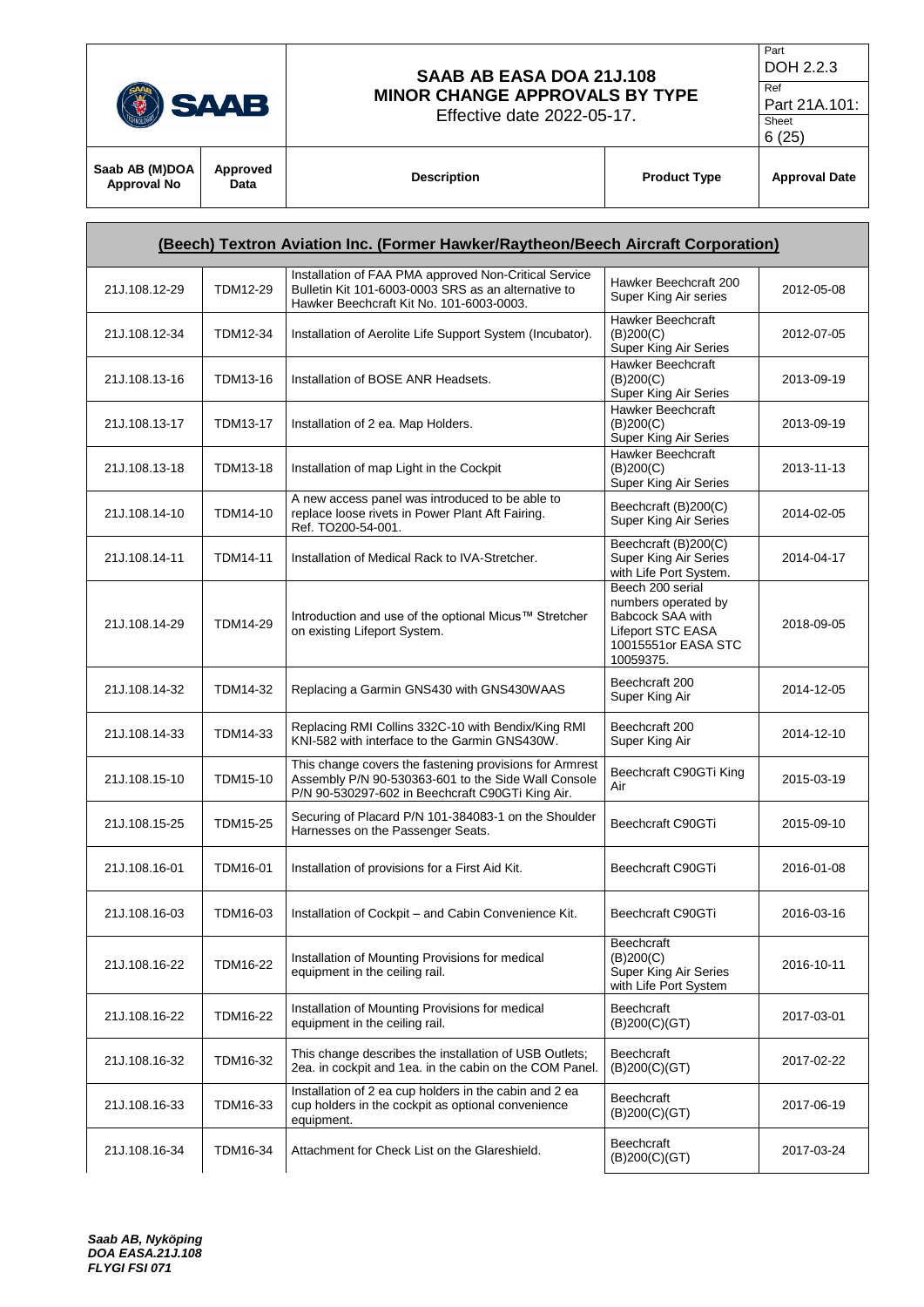

**Approved** 

#### **SAAB AB EASA DOA 21J.108 MINOR CHANGE APPROVALS BY TYPE**

Effective date 2022-05-17.

Part DOH 2.2.3

Ref Part 21A.101: Sheet

**Saab AB (M)DOA Approval No**

**Data Description Product Type Approval Date**

| (Beech) Textron Aviation Inc. (Former Hawker/Raytheon/Beech Aircraft Corporation) |                 |                                                                                                                                                                                                                                                                                                                               |                                    |            |
|-----------------------------------------------------------------------------------|-----------------|-------------------------------------------------------------------------------------------------------------------------------------------------------------------------------------------------------------------------------------------------------------------------------------------------------------------------------|------------------------------------|------------|
| 21J.108.16-35                                                                     | TDM16-35        | Installation of SATCOM using Iridium satellites model:<br>Flightcell DZMx.                                                                                                                                                                                                                                                    | <b>Beechcraft</b><br>(B)200(C)(GT) | 2017-06-20 |
| 21J.108.16-36                                                                     | TDM16-36        | This change describes the Replacement of Cabin Floor<br>Covering by installing new Floor Coverings from<br>material Batiflex AVR 160. (Batch No. 7148064)<br>(TDM16-04).                                                                                                                                                      | <b>Beechcraft</b><br>(B)200(C)(GT) | 2017-02-13 |
| 21J.108.16-37                                                                     | <b>TDM16-37</b> | This change describes the installation of Cabin Wall<br>Protection made of Polycarbonate material that<br>replaces the existing cabin side walls from the floor to<br>the lower part of the Cabin Windows.                                                                                                                    | <b>Beechcraft</b><br>(B)200(C)(GT) | 2017-02-20 |
| 21J.108.16-38                                                                     | TDM16-38        | This change describes the removal of factory installed<br>optional HF 9000 System in Beech 200GT.                                                                                                                                                                                                                             | Beechcraft (B)200(C)(GT)           | 2017-02-22 |
| 21J.108.16-40                                                                     | TDM16-40        | Replacement of Door Damper attachment to Quick<br>Release Pin and installation of Door Damper Hanger.                                                                                                                                                                                                                         | Beechcraft (B)200(C)(GT)           | 2017-01-11 |
| 21J.108.16-41                                                                     | <b>TDM16-41</b> | This change describes the installation of a Binder<br>Holder at the Left Hand Side of the Cabin. The Binder<br>Holder is installed to the Cabin COM Panel: earlier<br>installed at LHS between STA 217 and STA 227                                                                                                            | <b>Beechcraft</b><br>(B)200(C)(GT) | 2017-02-10 |
| 21J.108.16-43                                                                     | TDM16-43        | Installation of Intercom and Attendant Call.<br>This change describes the installation of intercom in<br>Cabin at three locations                                                                                                                                                                                             | <b>Beechcraft</b><br>(B)200(C)(GT) | 2017-02-22 |
| 21J.108.16-46                                                                     | <b>TDM16-46</b> | This change describes the additional items to the EMS<br>configuration of the aircraft when EASA STC 10059375,<br>with 2 ea. LifePort PLUS units, on the RHS.<br>The change includes:<br>1 ea. First Aid Kit, on the RHS.<br>$\bullet$<br>1 ea. Medical Cabinet, on the LHS.<br>$\bullet$<br>1 ea. AFT Jump Seat, on the LHS. | <b>Beechcraft</b><br>(B)200(C)(GT) | 2017-02-22 |
| 21J.108.17-01                                                                     | <b>TDM17-01</b> | Installation of Medical Cabinet, P/N 30101-001 in the<br>passenger compartment.                                                                                                                                                                                                                                               | Beechcraft (B)200(C)(GT)           | 2017-01-17 |
| 21J.108.17-04                                                                     | <b>TDM17-04</b> | This change describes the installation of 12/24Volt<br>outlets for medical equipment in the aircraft. Power<br>outlets, CB's and DC/DC converter are all installed<br>within LifePort PLUS Serviplex and berths.                                                                                                              | Beechcraft<br>(B)200(C)(GT)        | 2017-02-22 |
| 21J.108.17-06                                                                     | <b>TDM17-06</b> | Approval of LifePort NTO's, (No Technical Objection),<br>concerning extra set of nut plate holes in SPA-1301-01<br>(Serviplex), removal of Air Punka Louvers and Light<br>Assemblies to facilitate installation of SP1-010<br>(Serviplex).                                                                                    | <b>Beechcraft</b><br>(B)200(C)(GT) | 2017-02-27 |
| 21J.108.17-09                                                                     | <b>TDM17-09</b> | Installation of optional Load Ramp Storage Unit.                                                                                                                                                                                                                                                                              | <b>Beechcraft</b><br>(B)200(C)(GT) | 2017-06-01 |
| 21J.108.17-28                                                                     | <b>TDM17-28</b> | Change of mounting pattern for PBE Holder.                                                                                                                                                                                                                                                                                    | Beechcraft (B)200(C)(GT)           | 2017-10-24 |
| 21J.108.18-05                                                                     | <b>TDM18-05</b> | Installation of an optional Load Ramp Storage unit.                                                                                                                                                                                                                                                                           | Beech 200 series                   | 2018-08-17 |

| <b>Boeing</b> |           |                             |           |            |  |  |
|---------------|-----------|-----------------------------|-----------|------------|--|--|
| 21J.108.05-30 | TDM 05-30 | Installation of Raceway.    | B 737-800 | 2006-02-28 |  |  |
| 21J.108.05-31 | TDM 05-31 | Installation of New Carpet. | B 737-800 | 2006-02-28 |  |  |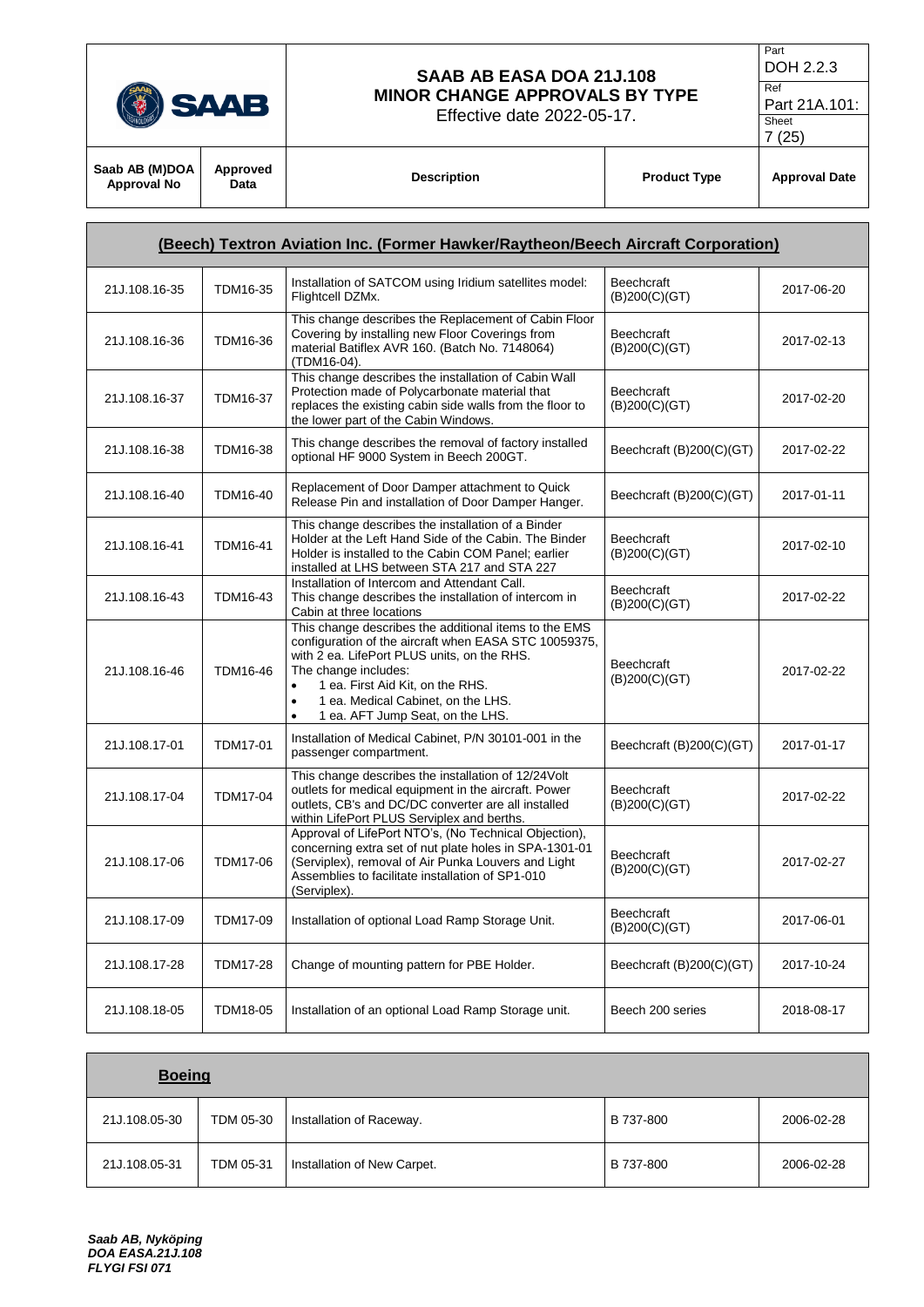

Effective date 2022-05-17.

```
Part
DOH 2.2.3
Ref
```
Part 21A.101: Sheet 8 (25)

| Saab AB (M)DOA<br>Approval No | Approved<br>Data | <b>Description</b> | <b>Product Type</b> | <b>Approval Date</b> |
|-------------------------------|------------------|--------------------|---------------------|----------------------|
|                               |                  |                    |                     |                      |
|                               |                  |                    |                     |                      |

| <b>Boeing</b> |           |                                                                   |            |            |
|---------------|-----------|-------------------------------------------------------------------|------------|------------|
| 21J.108.05-32 | TDM 05-32 | Installation of Carpet Splice Joint.                              | B 737-800  | 2006-02-28 |
| 21J.108.05-21 | TDM 05-21 | Relocation of Video Projector and Screen.                         | Boeing 767 | 2005-10-12 |
| 21J.108.06-13 | TDM 06-13 | Installation of Electrically Passive Hot Cup in FWD<br>Galley.    | Boeing 767 | 2006-04-05 |
| 21J.108.06-25 | TDM 06-25 | Change of Cabin Layout. From 160 passengers to 168<br>passengers. | B 737-800  | 2006-05-04 |

|               | <b>Boeing (Former McDonnell-Douglas)</b> |                                                                                                                                                                                                                                                                        |           |            |  |  |
|---------------|------------------------------------------|------------------------------------------------------------------------------------------------------------------------------------------------------------------------------------------------------------------------------------------------------------------------|-----------|------------|--|--|
| 21J.108.05-40 | TDM 05-40                                | The modification will increase number of passengers<br>from current 145 seats, version 9809, to 150 seats,<br>version 9815.                                                                                                                                            | $DC-9-80$ | 2005-12-22 |  |  |
| 21J.108.06-03 | TDM 06-03                                | Relocation of medical outlet.                                                                                                                                                                                                                                          | DC-9-80   | 2006-06-07 |  |  |
| 21J.108.06-31 | TDM 06-31                                | Cabin modification from current 158 pax version 9904<br>to new 165/166 pax version 9907 which will increase<br>number of pax from 95 to 102/103 fwd of wing.<br>This Minor Change Approval is revised for editorial<br>changes and superseded the issue of 2006-09-19) | MD-90-30  | 2009-10-14 |  |  |
| 21J.108.06-38 | TDM 06-38                                | Miscellaneous minor changes in conjunction with<br>change from Version 9904 to 9907.<br>(This Minor Change Approval is revised for editorial<br>changes and superseded the issue of 2006-09-19)                                                                        | MD-90-30  | 2009-10-14 |  |  |
| 21J.108.10-30 | TDM10-30                                 | This change covers a supplementary method for<br>assembly of the exhaust shroud seal included in the<br>Auxiliary Power Unit assembly. Exhaust shroud seal is<br>provided with a new seal cloth and solid film lubricant.                                              | DC9/MD80  | 2010-06-30 |  |  |

|               | <b>Bombardier (Canadair)</b> |                                                                                   |                                      |            |  |  |  |
|---------------|------------------------------|-----------------------------------------------------------------------------------|--------------------------------------|------------|--|--|--|
| 21J.108.13-04 | TDM13-04                     | Installation of Landing Gear Safety Pin Holder.                                   | CL-600-2B19<br>With E-Class<br>Cargo | 2013-01-22 |  |  |  |
| 21J.108.13-09 | TDM13-09                     | Installation of mechanical provisions for a Loading<br>Ramp.                      | CL-600-2B19<br>With E-Class Cargo    | 2013-07-01 |  |  |  |
| 21J.108.13-13 | TDM13-13                     | Installation of Aft Cabin Wall Protection in the E-Class<br>Cargo Compartment.    | CL-600-2B19<br>With E-Class Cargo    | 2013-09-24 |  |  |  |
| 21J.108.13-14 | TDM13-14                     | Installation of Baggage Door Protection Bar in the E-<br>Class Cargo Compartment. | CL-600-2B19<br>With E-Class Cargo    | 2013-09-24 |  |  |  |

| <b>Bombardier (DeHavilland)</b> |          |                                                                                                               |           |            |  |
|---------------------------------|----------|---------------------------------------------------------------------------------------------------------------|-----------|------------|--|
| 21J.108.08-21                   | TDM08-21 | To introduce provisions for two Hand Held / Portable<br>ELT's in the forward and aft Cabin.                   | DHC-8-311 | 2008-11-28 |  |
| 21J.108.09-26                   | TDM09-26 | Installation of Holders for Quick Donning Oxygen Masks<br>and relocation of Interphone and Fire Warning Bell. | DHC-8-311 | 2009-11-12 |  |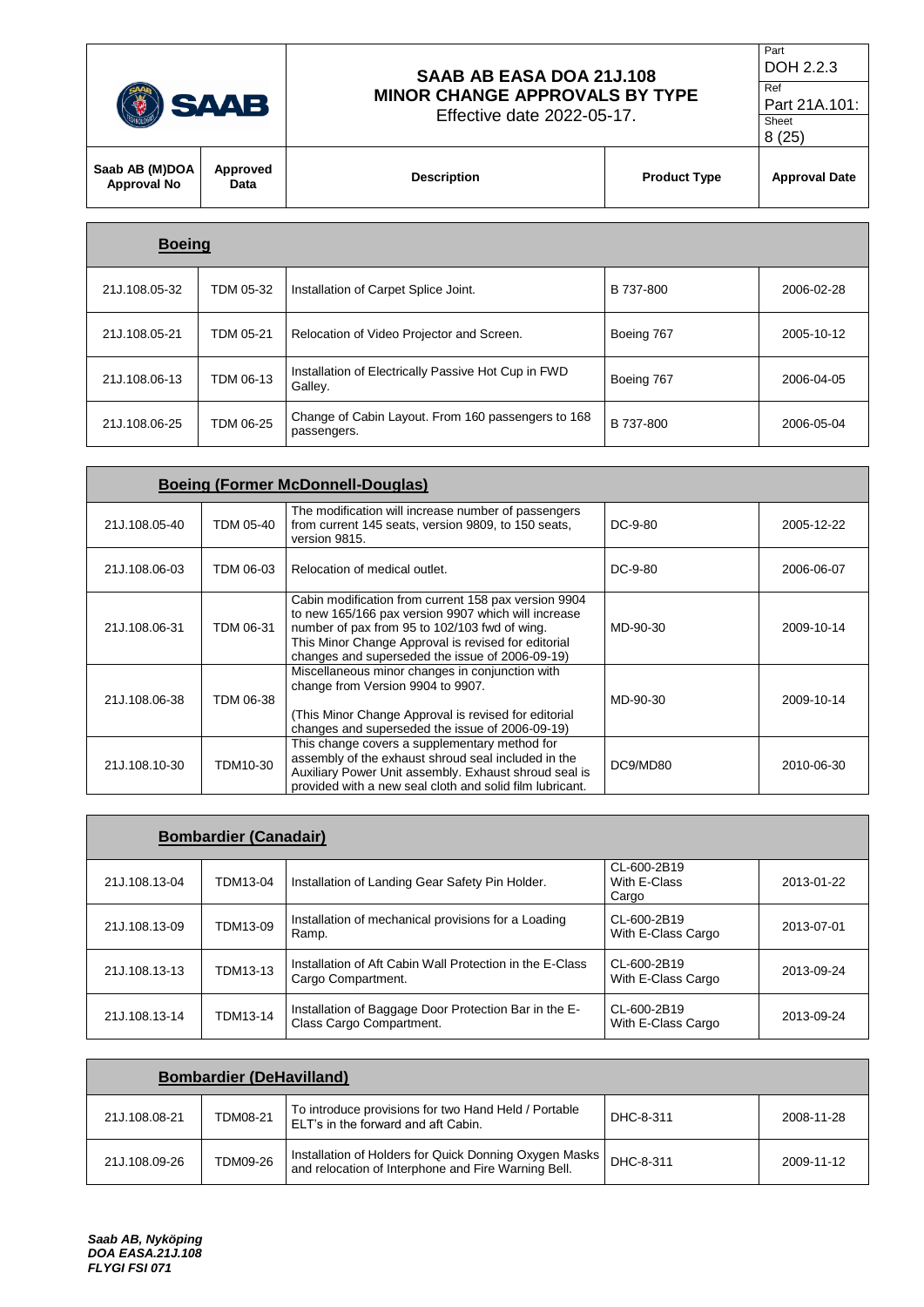|  |  | V N<br>o<br>= |
|--|--|---------------|
|--|--|---------------|

Effective date 2022-05-17.

```
DOH 2.2.3
Ref 
Part 21A.101:
```
Part

Sheet

| $\sim$                               |                  |                    |                     | 9(25)                |
|--------------------------------------|------------------|--------------------|---------------------|----------------------|
| Saab AB (M)DOA<br><b>Approval No</b> | Approved<br>Data | <b>Description</b> | <b>Product Type</b> | <b>Approval Date</b> |
|                                      |                  |                    |                     |                      |

|               | <b>Bombardier (DeHavilland)</b> |                                                                                                                     |           |            |
|---------------|---------------------------------|---------------------------------------------------------------------------------------------------------------------|-----------|------------|
| 21J.108.11-08 | TDM11-08                        | Replacement of obsolete Portable Oxygen Bottle P/N<br>900-700-039-21 which is superseded by P/N 5500-A1A-<br>BF23A. | DHC-8-311 | 2011-02-03 |
| 21J.108.13-22 | <b>TDM13-22</b>                 | Installation of Mounting Provisions on the Mission<br>Workstation #1 for an AC/DC Inverter.                         | DHC-8-311 | 2014-01-17 |
| 21J.108.14-19 | TDM14-19                        | Replacement of Floor Covering                                                                                       | DHC-8-311 | 2015-03-06 |
| 21J.108.16-09 | TDM16-09                        | Removal of Cockpit – and Cabin Handheld Torches and<br>installation of new LED type Torches.                        | DHC-8-311 | 2016-03-10 |
| 21J.108.17-29 | TDM17-29                        | Installation of optional provisions for radar data logging.                                                         | DHC-8-311 | 2017-11-02 |

|               | <b>Bombardier (Global)</b> |                                                                                                                                                                                                                                                                                                                                  |               |            |
|---------------|----------------------------|----------------------------------------------------------------------------------------------------------------------------------------------------------------------------------------------------------------------------------------------------------------------------------------------------------------------------------|---------------|------------|
| 21J.108.15-35 | TDM15-35                   | This TDM substantiates the use of a Microwave Oven,<br>Panasonic P/N: NN-SD382S and a Coffee Maker,<br>Nespresso P/N: Pixie C60-US-Ti-Ne in Bombardier<br>Global BD-700, serial number 9624, during non-critical<br>phases of flight.                                                                                            | Global BD-700 | 2015-11-16 |
| 21J.108.16-12 | <b>TDM16-12</b>            | Installation of Temperature Indicator Strips in close<br>proximity to and on the Hot Bleed Air Duct for the Anti-<br>Icing System in the area behind access panel 185DL in<br>zone 185.<br>The purpose of the installation is to measure the<br>ambient temperature in the area in close proximity to<br>the Hot Bleed Air Duct. | Global BD-700 | 2016-04-01 |

|               | <b>British Aerospace</b> |                                                                                                                                                                                                                                                                                         |                                          |            |
|---------------|--------------------------|-----------------------------------------------------------------------------------------------------------------------------------------------------------------------------------------------------------------------------------------------------------------------------------------|------------------------------------------|------------|
| 21J.108.05-37 | TDM 05-37                | Minor changes to Class "E" Cargo configuration.                                                                                                                                                                                                                                         | <b>BAe ATP</b>                           | 2006-02-21 |
| 21J.108.05-37 | TDM 05-37B               | Removed the redundant Forward and Aft Portable Fire<br>Extinguishers in the Sealed Class "E" Cargo<br>Compartment.                                                                                                                                                                      | <b>BAe ATP</b>                           | 2007-09-28 |
| 21J.108.05-41 | TDM 05-41                | Install Protective Cover for the HF-Radio.                                                                                                                                                                                                                                              | <b>BAe ATP</b>                           | 2006-02-21 |
| 21J.108.06-19 | TDM 06-19                | TCAS II upgrade from Change 6 to Change 7. (Ref.<br>FAA STC SA00091DE-D)                                                                                                                                                                                                                | BAe Jetstream 3201                       | 2006-04-12 |
| 21J.108.06-27 | <b>TDM 06-27</b>         | Installation of Equipment Retainer on Divider at<br>Fuselage Station 130.                                                                                                                                                                                                               | BAe Jetstream 3201<br>BAe Jetstream 3101 | 2006-05-11 |
| 21J.108.06-45 | TDM 06-45                | Installation of DVD Player with Monitor for presentation<br>of Safety Demonstration for the passengers.                                                                                                                                                                                 | Bae Jetstream 3201                       | 2007-01-12 |
| 21J.108.11-01 | TDM11-01                 | Change involves the approval of an alternate cargo liner<br>material (Permaglass WFT/22) which is a form fit<br>function alternate part to the previously installed<br>material (Permaglass XERTT6/9) which meets and<br>exceeds the requirements of CS25.853(a) and<br>CS25.855(b)(1). | <b>BAe ATP</b>                           | 2011-01-17 |
| 21J.108.11-37 | TDM11-37                 | Approval of mounting provisions for the Load Ramp and<br>use of the Load Ramp in the E-Class Cargo<br>Compartment with normal Aft Passenger Door.                                                                                                                                       | <b>BAe ATP</b>                           | 2011-11-29 |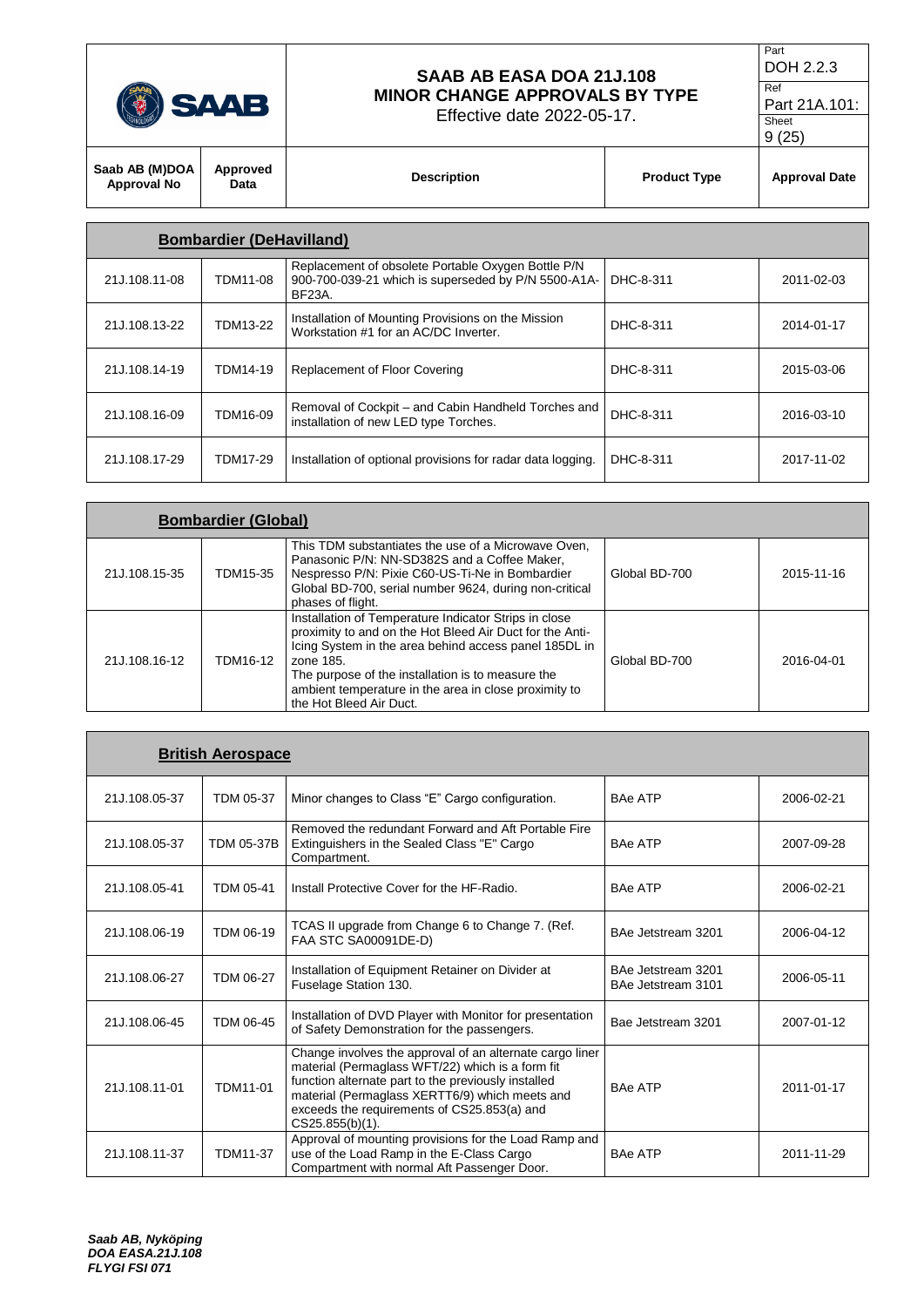| U<br>and the state of the state of the state of the state of the state of the state of the state of the state of th |
|---------------------------------------------------------------------------------------------------------------------|
|                                                                                                                     |

Effective date 2022-05-17.

DOH 2.2.3 Ref

Part

Part 21A.101: Sheet

|                                      |                  |                    |                     | 10(25)               |
|--------------------------------------|------------------|--------------------|---------------------|----------------------|
| Saab AB (M)DOA<br><b>Approval No</b> | Approved<br>Data | <b>Description</b> | <b>Product Type</b> | <b>Approval Date</b> |
|                                      |                  |                    |                     |                      |

|               | <b>British Aerospace</b> |                                                                                                                                                                                                             |                                         |            |
|---------------|--------------------------|-------------------------------------------------------------------------------------------------------------------------------------------------------------------------------------------------------------|-----------------------------------------|------------|
| 21J.108.12-25 | <b>TDM12-25</b>          | Approval of mounting provisions for the Load Ramp and<br>use of the Load Ramp in the E-Class Cargo<br>Compartment with Large Freight Door (LFD.                                                             | <b>BAe ATP</b>                          | 2012-04-18 |
| 21J.108.12-26 | TDM12-26                 | Approval of installed Container Floor in E-Class Cargo<br>with Large Freight Door (LFD).                                                                                                                    | <b>BAe ATP</b>                          | 2012-04-20 |
| 21J.108.12-27 | <b>TDM12-27</b>          | Approval of installed Cabin Wall Protection in E-Class<br>Cargo with Large Freight Door (LFD).                                                                                                              | <b>BAe ATP</b>                          | 2012-04-18 |
| 21J.108.12-46 | TDM12-46                 | Installation of Landing Gear Safety Pin Holder.                                                                                                                                                             | <b>BAe ATP With E-Class</b><br>Cargo    | 2012-11-08 |
| 21J.108.13-07 | TDM13-07                 | Deactivation/Removal of Logo Light                                                                                                                                                                          | <b>BAe ATP</b>                          | 2013-04-17 |
| 21J.108.14-07 | <b>TDM14-07</b>          | Installation of Entry Ladder Attachment Support.                                                                                                                                                            | <b>BAe ATP</b>                          | 2014-02-04 |
| 21J.108.14-08 | <b>TDM14-08</b>          | Installation of Document Box on the cabin divider wall.                                                                                                                                                     | <b>BAe ATP</b>                          | 2014-02-04 |
| 21J.108.14-09 | 21J.108.14-<br>09        | Installation of two Cradles for torches installed on the<br>R/H radio crate panel and one Bracket for torches in the<br>cockpit.                                                                            | <b>BAe ATP</b>                          | 2014-02-04 |
| 21J.108.14-28 | <b>TDM14-28</b>          | This change describes the installation of alternative part<br>numbers of switches and knobs in the Station Box<br>(Audio Control Panel), P7N UA6823/1P                                                      | <b>BAe ATP</b>                          | 2015-04-02 |
| 21J.108.15-13 | <b>TDM15-13</b>          | Replacement of Floor Covering in the Cockpit.                                                                                                                                                               | <b>BAe ATP</b>                          | 2015-06-18 |
| 21J.108.15-40 | TDM15-40                 | Replacement of Foot Well -and Side Wall Covering in<br>the Cockpit.                                                                                                                                         | <b>BAe ATP</b>                          | 2015-11-30 |
| 21J.108.16-05 | <b>TDM16-05</b>          | This change describes the application of external<br>Graphic Film on the Aircraft Fuselage, Vertical fin<br>including rudder and engine cowls, from small decals to<br>comprehensive areas of the aircraft. | BAe 146 / AVRO 146 (RJ<br>85and RJ 100) | 2016-02-09 |

| <b>Cessna</b> |           |                                            |                        |            |
|---------------|-----------|--------------------------------------------|------------------------|------------|
| 21J.108.06-21 | TDM 06-21 | Installation of EASE Sound Control System. | Cessna 550 Citation II | 2006-05-04 |

|               |           | <b>EADS CASA (Airbus Military)</b>                                                             |          |            |
|---------------|-----------|------------------------------------------------------------------------------------------------|----------|------------|
| 21J.108.03-27 | TDM 03-27 | Installation of Jump Seat Intercom Station.                                                    | Casa 212 | 2005-12-09 |
| 21J.108.05-23 | TDM 05-23 | Installation of Equipment Retainer.                                                            | Casa 212 | 2005-12-08 |
| 21J.108.05-24 | TDM 05-23 | Installation of Enhanced PELTOR ANR Connectors.                                                | Casa 212 | 2006-01-17 |
| 21J.108.07-02 | TDM07-02  | Relocation of Oxygen Masks and introduction of<br>Headset/Oxy Mask Microphone Selector Switch. | Casa 212 | 2007-06-29 |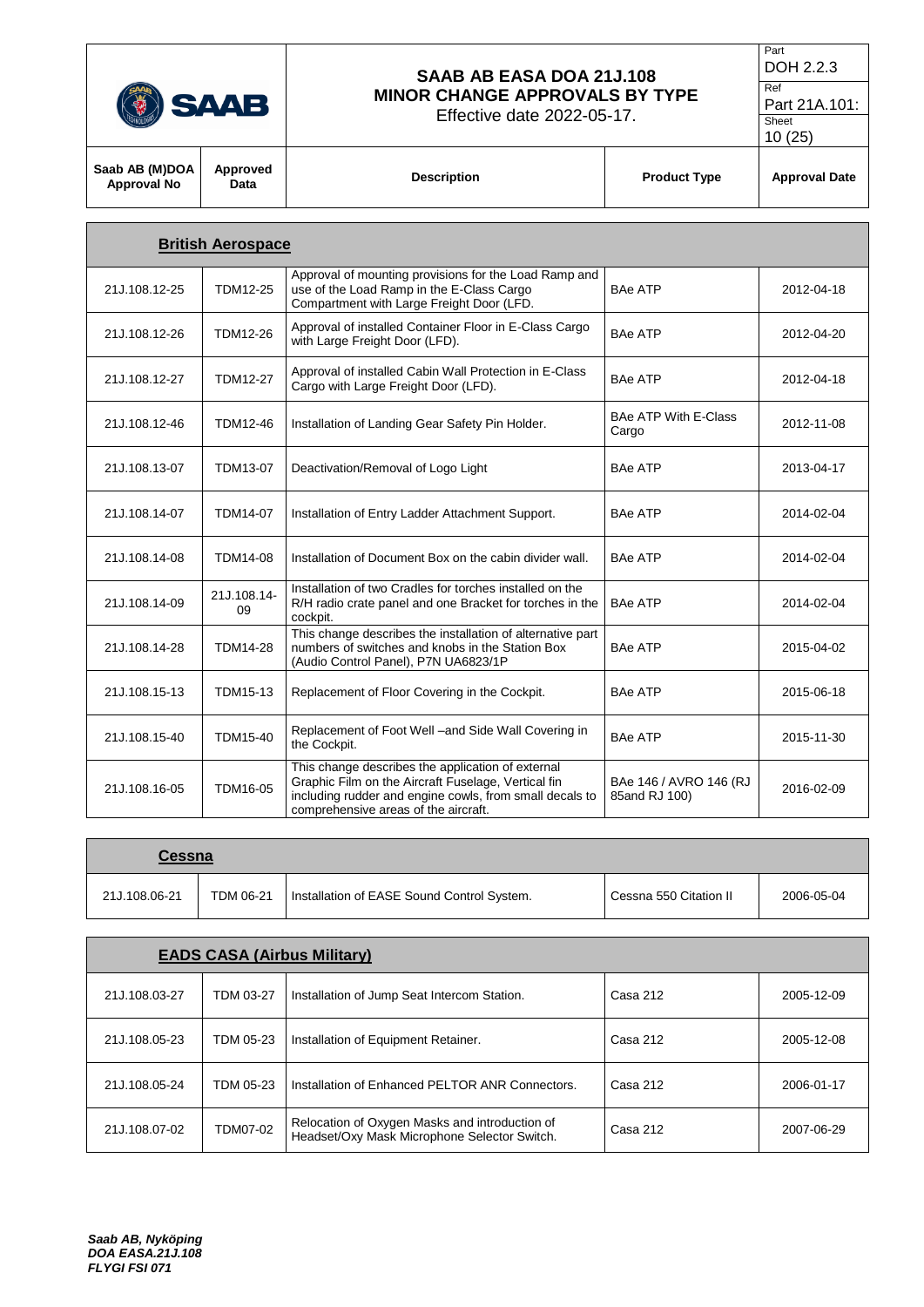|                                      |                  | SAAB AB EASA DOA 21J.108<br><b>MINOR CHANGE APPROVALS BY TYPE</b><br>Effective date 2022-05-17.                                                                                       |                     | DOH 2.2.3<br>$\overline{\text{Ref}}$<br>Part 21A.101:<br>Sheet |
|--------------------------------------|------------------|---------------------------------------------------------------------------------------------------------------------------------------------------------------------------------------|---------------------|----------------------------------------------------------------|
| Saab AB (M)DOA<br><b>Approval No</b> | Approved<br>Data | <b>Description</b>                                                                                                                                                                    | <b>Product Type</b> | 11(25)<br><b>Approval Date</b>                                 |
| <b>EADS CASA (Airbus Military)</b>   |                  |                                                                                                                                                                                       |                     |                                                                |
| 21J.108.07-20                        | <b>TDM07-20</b>  | Installation of provisions for an Optical and Chemical<br>Smoke Emission Measuring (SEM) system,                                                                                      | Casa 212            | 2007-08-14                                                     |
| 21J.108.07-22                        | <b>TDM07-22</b>  | Installation of Two Holders for the Portable ELT Units.                                                                                                                               | Casa 212            | 2007-06-29                                                     |
| 21J.108.09-09                        | <b>TDM09-09</b>  | De-modification of special mission equipment:<br>FR-31 VHF/UHF<br>FR-43 Aurora VHF<br>Direction Finder system 1<br>Direction Finder system 2<br>Peltor Active Noise Reduction system. | C212-CE61           | 2009-06-18                                                     |
| 21J.108.09-10                        | TDM09-10         | De-modification of special mission equipment:<br>FR-31 VHF/UHF<br>FR-43 Aurora VHF<br>Peltor Active Noise Reduction system.                                                           | C212-VC61           | 2009-06-18                                                     |
| 21J.108.10-06                        | TDM10-06         | Installation of Circuit Breaker Panel Unit.                                                                                                                                           | Casa C-212 EE-91    | 2012-03-03                                                     |
| 21J.108.10-08                        | <b>TDM10-08</b>  | Installation of Connector Panels for Operator's Console.                                                                                                                              | Casa C-212 EE-91    | 2012-03-03                                                     |
| 21J.108.10-10                        | <b>TDM10-10</b>  | Installation of electrical provisions for EO/IR Turret.                                                                                                                               | Casa C-212 EE-91    | 2012-03-03                                                     |
| 21J.108.10-11                        | TDM10-11         | Installation of S-Band Radio.                                                                                                                                                         | Casa C-212 EE-91    | 2012-03-03                                                     |
| 21J.108.10-12                        | TDM10-12         | Installation of SATCOM Radio.                                                                                                                                                         | Casa C-212 EE-91    | 2012-03-03                                                     |
| 21J.108.10-14                        | TDM10-14         | Installation of IR/UV Scanner.                                                                                                                                                        | Casa C-212 EE-91    | 2012-03-03                                                     |
| 21J.108.10-15                        | <b>TDM10-15</b>  | Installation of AIS-Transponder.                                                                                                                                                      | Casa C-212 EE-91    | 2012-03-03                                                     |
| 21J.108.10-16                        | TDM10-16         | Installation of the MSS6000 System.                                                                                                                                                   | Casa C-212 EE-91    | 2012-03-03                                                     |
| 21J.108.10-17                        | <b>TDM10-17</b>  | Installation of Cockpit Display.                                                                                                                                                      | Casa C-212 EE-91    | 2012-03-03                                                     |
| 21J.108.10-18                        | TDM10-18         | Installation of Marine VHF.                                                                                                                                                           | Casa C-212 EE-91    | 2012-03-03                                                     |
| 21J.108.10-20                        | TDM10-20         | Installation of SLAR Transceivers.                                                                                                                                                    | Casa C-212 EE-91    | 2012-03-03                                                     |

Part

| <b>Embraer</b> |           |                                                                                                                                                     |                   |            |
|----------------|-----------|-----------------------------------------------------------------------------------------------------------------------------------------------------|-------------------|------------|
| 21J.108.06-16  | TDM 06-16 | Installation of Mounting Bracket A0861.                                                                                                             | Embraer EMB-120ER | 2006-03-16 |
| 21J.108.07-25  | TDM07-25  | Replacement of existing Soap Dispenser in sink cabinet<br>and installation of new Soap Dispenser holder<br>(Freshorize) on top of the sink cabinet. | Embraer 135/145   | 2007-09-14 |
| 21J.108.08-04  | TDM08-04  | Replacement of PBE Hoods P/N E28180 to PBE Hoods<br>P/N 15-40F.                                                                                     | Embraer 135/145   | 2008-01-25 |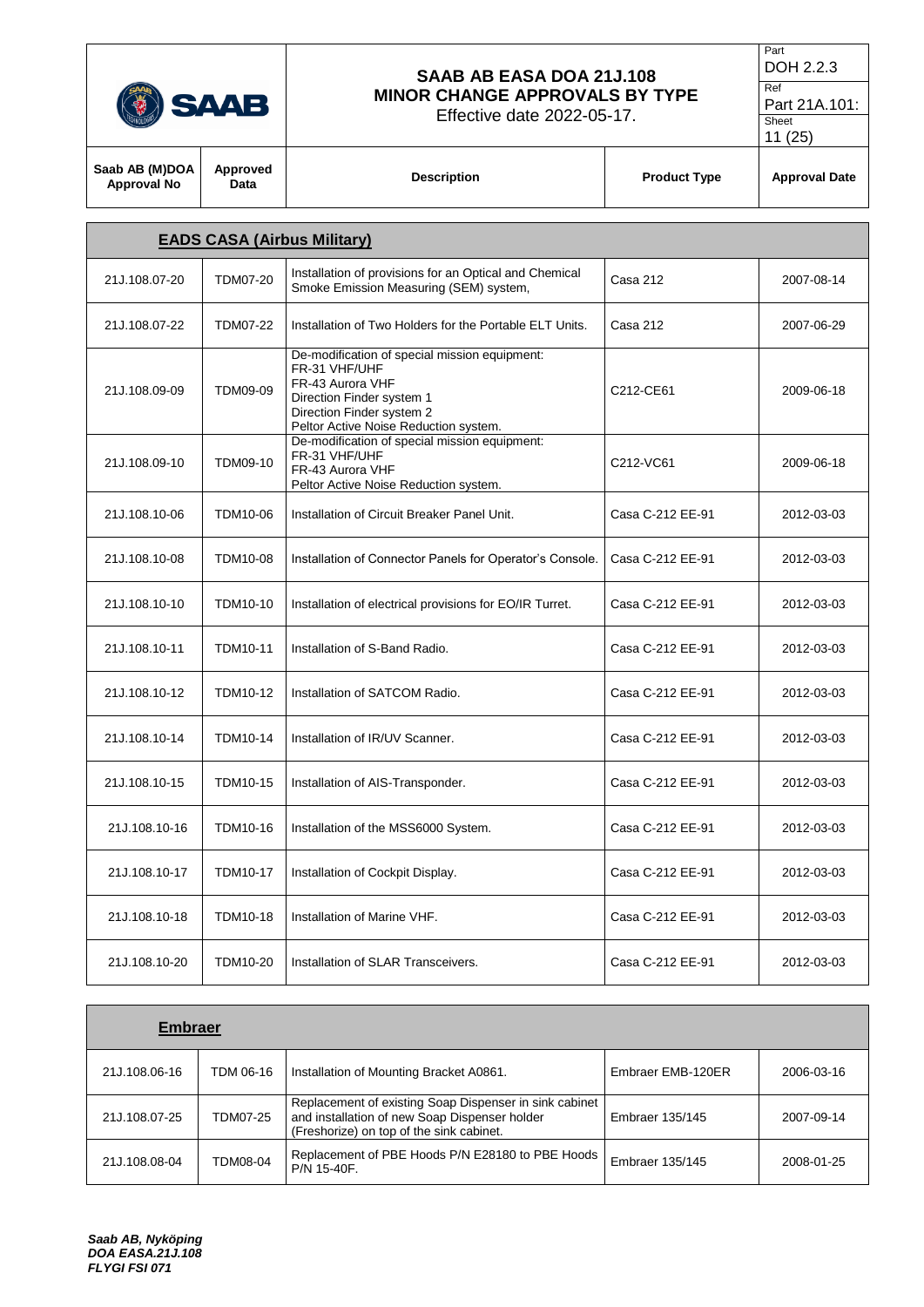| <b>SAAB</b>                          |                  | SAAB AB EASA DOA 21J.108<br><b>MINOR CHANGE APPROVALS BY TYPE</b><br>Effective date 2022-05-17. |                     | Part<br>DOH 2.2.3<br>Ref<br>Part 21A.101:<br>Sheet<br>12(25) |
|--------------------------------------|------------------|-------------------------------------------------------------------------------------------------|---------------------|--------------------------------------------------------------|
| Saab AB (M)DOA<br><b>Approval No</b> | Approved<br>Data | <b>Description</b>                                                                              | <b>Product Type</b> | <b>Approval Date</b>                                         |
| <b>Embraer</b>                       |                  |                                                                                                 |                     |                                                              |

| 21J.108.08-10 | TDM08-10 | Change of Cabin Carpets by installation of The Mohawk<br>Group Carpets P/N AC7113-E5700                           | Embraer 135/145 | 2008-03-14 |
|---------------|----------|-------------------------------------------------------------------------------------------------------------------|-----------------|------------|
| 21J.108.13-05 | TDM13-05 | Replacement of Plate, Rear Gear P/N SYLC1532 on<br>Linear Actuator SYLC51836-1 / -10 with new PN/<br>528773-01-01 | Embraer EMB145  | 2013-02-26 |

| <b>Fairchild/Swearingen</b> |           |                                                                                                           |                                             |            |  |
|-----------------------------|-----------|-----------------------------------------------------------------------------------------------------------|---------------------------------------------|------------|--|
| 21J.108.05-13               | TDM 05-13 | Installation of a counter drum pointer altimeter to fulfil<br>the requirements in European JAR OPS 1.652. | <b>Fairchild Swearingen</b><br>Metro SA-227 | 2005-07-04 |  |
| 21J.108.06-15               | TDM 06-15 | Installation of Mounting Bracket A0861.                                                                   | <b>Fairchild Swearingen</b><br>Metro SA-227 | 2006-03-16 |  |

| Fokker        |                 |                                                                                                                                                                                        |                                                                                             |            |
|---------------|-----------------|----------------------------------------------------------------------------------------------------------------------------------------------------------------------------------------|---------------------------------------------------------------------------------------------|------------|
| 21J.108.10-33 | TDM10-33        | This change covers the installation of provisions for the<br>use of a 230 VAC Electrical Heater that will be used on<br>ground to heat the Cockpit during day or overnight<br>parking. | Fokker 50                                                                                   | 2011-04-05 |
| 21J.108.10-34 | TDM10-34        | Installation of Mounting Devices and Power Supplies for<br>both pilots as provisions for a Class 2 (Software Type<br>B) Apple IPAD, Electronic Flight Bag (EFB).                       | Fokker 50                                                                                   | 2010-11-12 |
| 21J.108.11-29 | TDM11-29        | This TDM corrects the wiring harness in TDM10-34, rev<br>B, to ensure that the DC/DC converter P/N: LT-48(B)<br>provides the correct voltage to the USB utilities.                     | Fokker 50 Prerequisite;<br>TDM10-34B IPad EFB                                               | 2011-10-28 |
| 21J.108.14-21 | <b>TDM14-21</b> | Manufacturing and installation of 2 ea. alternative 9G<br>Cargo Barrier Nets P/N 2-850 and P/N 2-852 in Class E<br>Cargo Compartment.                                                  | Fokker 50 with Class E<br>cargo, EASA.IM.<br>A.S.01711 rev 1 operated<br>by Amapola Flyg AB | 2014-11-04 |
| 21J.108-15-44 | TDM15-44        | Change to the existing Restraint Kit in the Class E<br>Cargo compartment.                                                                                                              | Fokker 50 with EASA<br>STC 2004-6177 as<br>prerequisite.                                    | 2019-02-04 |
| 21J.108.18-07 | <b>TDM18-07</b> | Installation of alternative 9g barrier net with small mesh<br>size                                                                                                                     | Fokker 50                                                                                   | 2019-04-16 |
| 21J.108.18-10 | TDM18-10        | Change to Class E-Cargo                                                                                                                                                                | Fokker 50                                                                                   | 2019-04-16 |

|               | <b>Gulfstream</b> |                                                                            |                  |            |
|---------------|-------------------|----------------------------------------------------------------------------|------------------|------------|
| 21J.108.07-38 | TDM07-38          | Installation of Out Flow Nozzle.                                           | Gulfstream G IV  | 2008-01-16 |
| 21J.108.13-11 | TDM13-11          | Installation of two each portable Protective Breathing<br>Equipment (PBE). | Gulfstream GV-SP | 2013-07-04 |
| 21J.108.15-34 | TDM15-34          | Installation of a Document Holder on the centre console<br>in the cockpit. | Gulfstream GV-SP | 2015-08-24 |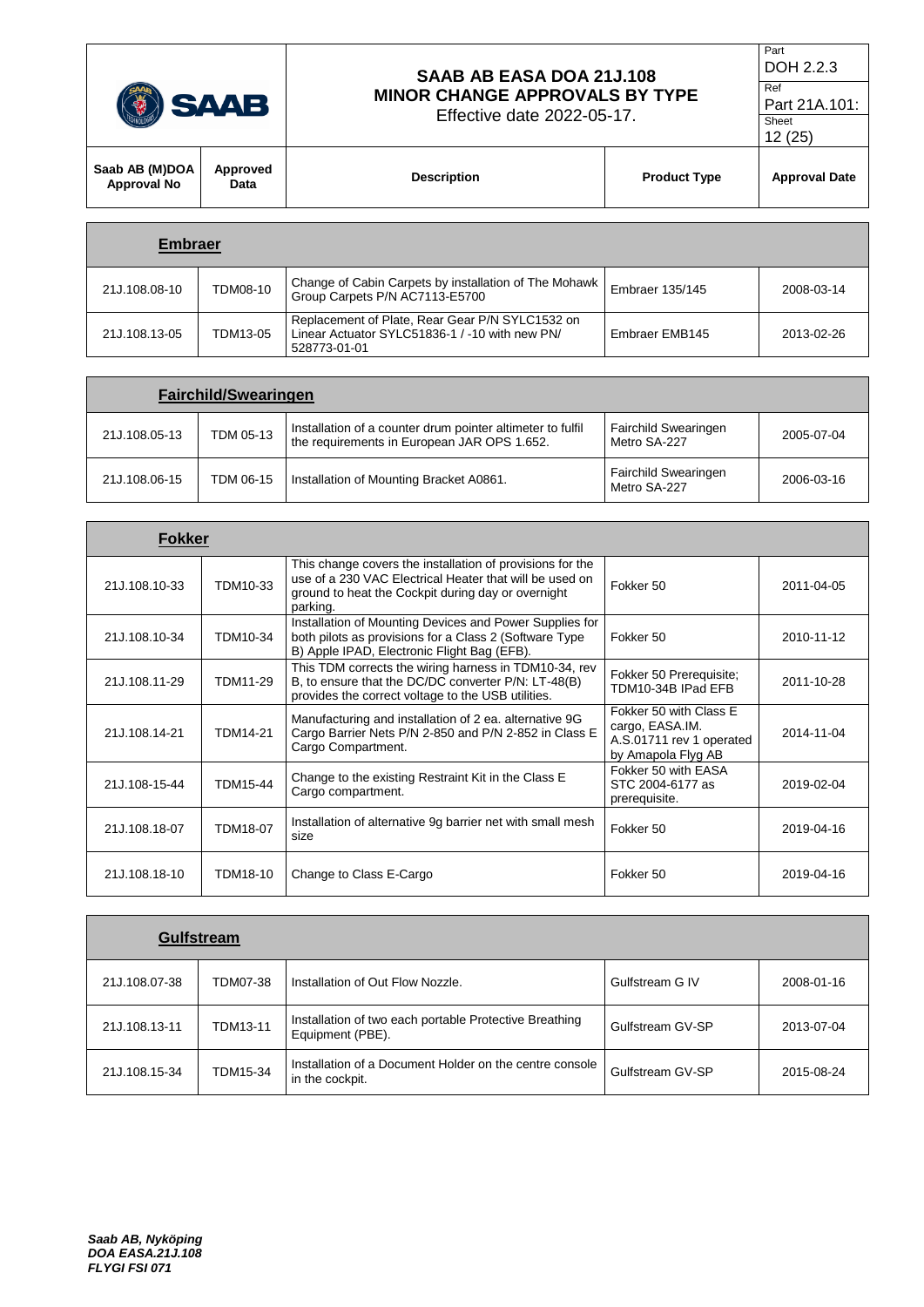

Г

# **SAAB AB EASA DOA 21J.108 MINOR CHANGE APPROVALS BY TYPE**

Effective date 2022-05-17.

Ref Part 21A.101: Sheet

| Saab AB (M)DOA  <br><b>Approval No</b> | Approved<br>Data | <b>Description</b> | <b>Product Type</b> | <b>Approval Date</b> |
|----------------------------------------|------------------|--------------------|---------------------|----------------------|
|                                        |                  |                    |                     |                      |
|                                        |                  |                    |                     |                      |

| <b>Learjet</b>         |                           |                                                                                                                                                                                                                                         |             |            |
|------------------------|---------------------------|-----------------------------------------------------------------------------------------------------------------------------------------------------------------------------------------------------------------------------------------|-------------|------------|
| 21J.108.1-95/<br>APP-1 | <b>TDM 1-95</b><br>App. 1 | Installation of Provisions for TDM 1-95. DB-Systems.                                                                                                                                                                                    | Learjet 35A | 2005-04-12 |
| 21J.108.03-23          | TDM 03-23                 | Installation of Provisions for U-95 Pod.                                                                                                                                                                                                | Learjet 35A | 2005-09-06 |
| 21J.108.04-06          | TDM 04-06                 | Installation of Provisions for Darts Pod.                                                                                                                                                                                               | Learjet 35A | 2005-09-12 |
| 21J.108.04-16          | TDM 04-16                 | Manufacturing of Docking Adapter for MTR-101.                                                                                                                                                                                           | Leariet 35A | 2005-06-27 |
| 21J.108.05-06          | TDM 05-06                 | Manufacturing and Installation of Cover Panels for<br>Mission Reflector Screw Holes and Removal of<br>Reflector Electrical System.                                                                                                      | Learjet 35A | 2005-12-01 |
| 21J.108.05-07          | TDM 05-07                 | Manufacturing of Provisions for installation of AMK80-<br>17A, AMK85-1A, AAK81-1.                                                                                                                                                       | Learjet 35A | 2005-07-13 |
| 21J.108.05-08          | TDM 05-08                 | Manufacturing of Provisions and Relocation of ELT<br>A06V2 in accordance with Saab Nyge Aero TDM 05-08.                                                                                                                                 | Learjet 35A | 2005-07-13 |
| 21J.108.05-09          | TDM 05-09                 | Installation of DB-Systems Intercom.                                                                                                                                                                                                    | Learjet 35A | 2006-07-04 |
| 21J.108.05-12          | TDM 05-12                 | Installation of Target Locks for Docking Adapters.                                                                                                                                                                                      | Learjet 35A | 2005-07-13 |
| 21J.108.05-15          | TDM 05-15                 | Installation of Jump Seat Intercom in Learjet 35A.                                                                                                                                                                                      | Learjet 35A | 2005-11-21 |
| 21J.108.05-15A         | TDM 05-15                 | Installation of Jump Seat Intercom in Learjet 35A.                                                                                                                                                                                      | Learjet 35A | 2006-12-05 |
| 21J.108.05-17          | TDM 05-17                 | Installation of Provisions for GMS System in new<br>Operator's console.                                                                                                                                                                 | Learjet 35A | 2006-01-11 |
| 21J.108.05-18          | TDM 05-18                 | Installation of BOA Pod on Learjet 35A.                                                                                                                                                                                                 | Learjet 35A | 2005-10-31 |
| 21J.108.05-19          | TDM 05-19                 | Installation of GPS Map and GP/C Transponder.                                                                                                                                                                                           | Learjet 35A | 2005-12-01 |
| 21J.108.05-20          | TDM 05-20                 | Installation of Mission Equipment in New Operator's<br>Console                                                                                                                                                                          | Learjet 35A | 2005-12-01 |
| 21J.108.05-20A         | TDM 05-20                 | Installation of Mission Equipment in New Operator's<br>Console                                                                                                                                                                          | Learjet 35A | 2006-12-15 |
| 21J.108.05-26          | TDM 05-26                 | Installation of Cabin Side Wall Cable Channel.                                                                                                                                                                                          | Learjet 35A | 2005-11-18 |
| 21J.108.05-036         | TDM 05-36                 | Installation of provisions for Mission System.                                                                                                                                                                                          | Learjet 35A | 2006-07-04 |
| 21J.108.05-38          | TDM 05-38                 | Installation of a Video Camera and Beam Lamp on<br>Target Winch MTR101, operated on Learjet 35A, in<br>order to supervise the docking procedure of Sleeve<br>Targets and manufacturing of a new Control Panel for<br>S/n 35A-075 / -195 | Learjet 35A | 2007-03-13 |
| 21J.108.06-02          | TDM 06-02                 | Installation of Under Wing Harness.                                                                                                                                                                                                     | Learjet 35A | 2006-06-30 |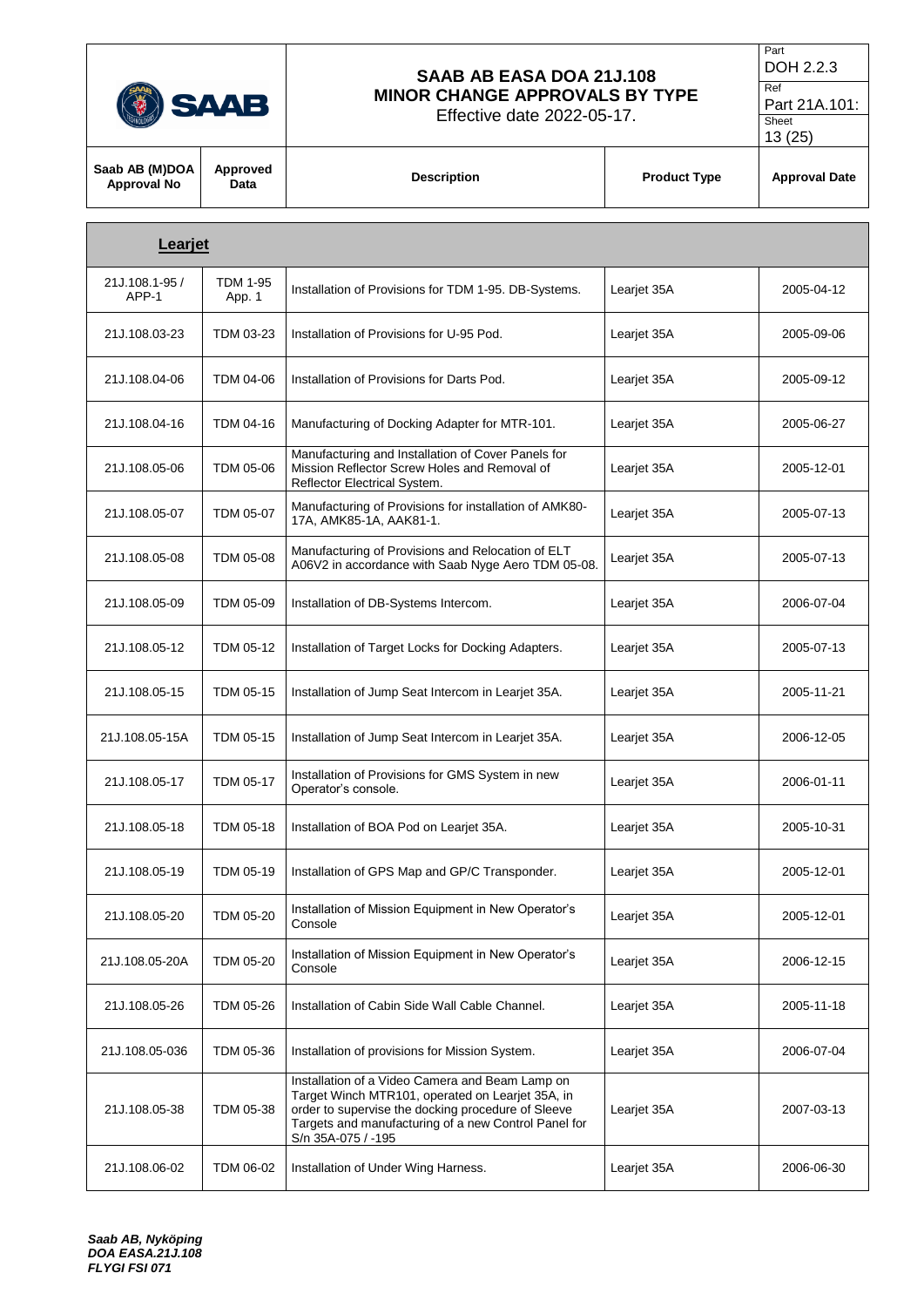

Effective date 2022-05-17.

```
DOH 2.2.3
Ref
```
Part

Part 21A.101: Sheet

|                                      |                  |                                                                                                                                                                                                                                                                                         |                     | 14 (25)              |
|--------------------------------------|------------------|-----------------------------------------------------------------------------------------------------------------------------------------------------------------------------------------------------------------------------------------------------------------------------------------|---------------------|----------------------|
| Saab AB (M)DOA<br><b>Approval No</b> | Approved<br>Data | <b>Description</b>                                                                                                                                                                                                                                                                      | <b>Product Type</b> | <b>Approval Date</b> |
| Learjet                              |                  |                                                                                                                                                                                                                                                                                         |                     |                      |
| 21J.108.06-10                        | TDM06-10         | Installation of Sleeve Target Adapter on Marquardt<br>MTR-101 Winch P/N 241200-506.                                                                                                                                                                                                     | Learjet 35A         | 2008-01-16           |
| 21J.108.06-22                        | <b>TDM06-22</b>  | Removal of Avcon 3000 psi Hydraulic System installed<br>in accordance with FAA STC SA2481CE and<br>installation of Learjet Original Hydraulic System                                                                                                                                    | Learjet 35A         | 2006-08-15           |
| 21J.108.06-33                        | TDM06-33         | Installation of NavDemo Pod.                                                                                                                                                                                                                                                            | Learjet 35A         | 2006-11-06           |
| 21J.108.06-34                        | TDM06-34         | Installation of Proximity Fuse. (Meteor)                                                                                                                                                                                                                                                | Learjet 35A         | 2006-11-06           |
| 21J.108.06-36                        | <b>TDM06-36</b>  | Installation of A100 Jammer Pod previously<br>demonstrated in AFMS S4/89 R2 and approved by<br>EASA with approval no. 2004-11267.                                                                                                                                                       | Learjet 35A         | 2007-04-23           |
| 21J.108.08-07                        | <b>TDM08-07</b>  | Installation of provisions for a 2nd Display in the Cockpit<br>with built in Key Pad and remote Switching Unit                                                                                                                                                                          | Learjet 35A         | 2008-07-04           |
| 21J.108.08-09                        | <b>TDM08-09</b>  | Relocation of miscellaneous Avionics.                                                                                                                                                                                                                                                   | Learjet 35A         | 2008-07-04           |
| 21J.108.08-13                        | TDM08-13         | Installation of ALQ-167 (DARTS) Jamming Pod with<br>increased weight.                                                                                                                                                                                                                   | Learjet 35A         | 2008-03-12           |
| 21J.108.08-17                        | <b>TDM08-17</b>  | Changed requirements for Emergency Locator<br>Transmitter.                                                                                                                                                                                                                              | Learjet 35A         | 2008-07-04           |
| 21J.108.08-26                        | <b>TDM08-26</b>  | Installation of a Mission Antenna Adapter on the Learjet<br>35A aircraft for a maximum antenna height of 200 mm.                                                                                                                                                                        | Learjet 35A         | 2008-10-28           |
| 21J.108.08-34                        | TDM08-34         | To change Cockpit Centre Pedestal to accommodate<br>relocated and additional controls due to implementation<br>of other changes.                                                                                                                                                        | Learjet 35A         | 2009-08-24           |
| 21J.108.09-01                        | <b>TDM09-01</b>  | Installation of electrical and mechanical provisions to<br>carry the U95, version Sorc-Lite Pod.                                                                                                                                                                                        | Learjet 35A         | 2009-09-30           |
| 21J.108.09-30                        | TDM09-30         | Installation of Removable Hard Disk Drive (HDD) on the<br>Mission Operator's Console Wall.                                                                                                                                                                                              | Learjet 35A         | 2010-05-10           |
| 21J.108.10-04                        | <b>TDM10-04</b>  | Removal of the Weight on Wheel functions to provide<br>the Mission Power in Learjet 35A to be activated on<br>ground.                                                                                                                                                                   | Learjet 35A         | 2010-10-13           |
| 21J.108.10-26                        | TDM10-26         | Installation of a Crew Member Portable Protective<br>Breathing Equipment, (PBE), in the cabin.                                                                                                                                                                                          | Learjet 35A         | 2010-12-08           |
| 21J.108.10-27                        | TDM10-27         | This TDM supersedes TDM10-01 due to change of the<br>Strap Plate.<br>Update to aircraft previously modified in accordance<br>with TDM03-23 (to allow the fitment of the U95-N pod),<br>to enable the use of the U95-D2 pod which is a form, fit<br>and function alternate to the U95-N. | Learjet 35A         | 2010-05-10           |
| 21J.108.10-38                        | TDM10-38         | Removal of the Overload Sensor installed in TDM10-31.                                                                                                                                                                                                                                   | Learjet 35A         | 2010-10-04           |
| 21J.108.10-45                        | TDM10-45         | Installation of alternative DME Switch. The existing<br>DME Switch P/N MST205PA, ALCO, is no longer<br>available for purchase and needs to be exchanged to a                                                                                                                            | Learjet 35A         | 2010-10-08           |

Switch with alternative P/N.

New P/N: 7211SYZQ, C&K Components.

This TDM allows for the use of alternate Laptop computers in Learjet 35A aircraft which are modified in accordance with TDM02-19 and / or TDM04-03.

Leariet 35A

SFO

Operated by Saab AB

2010-12-01

21J.108.10-47 TDM10-47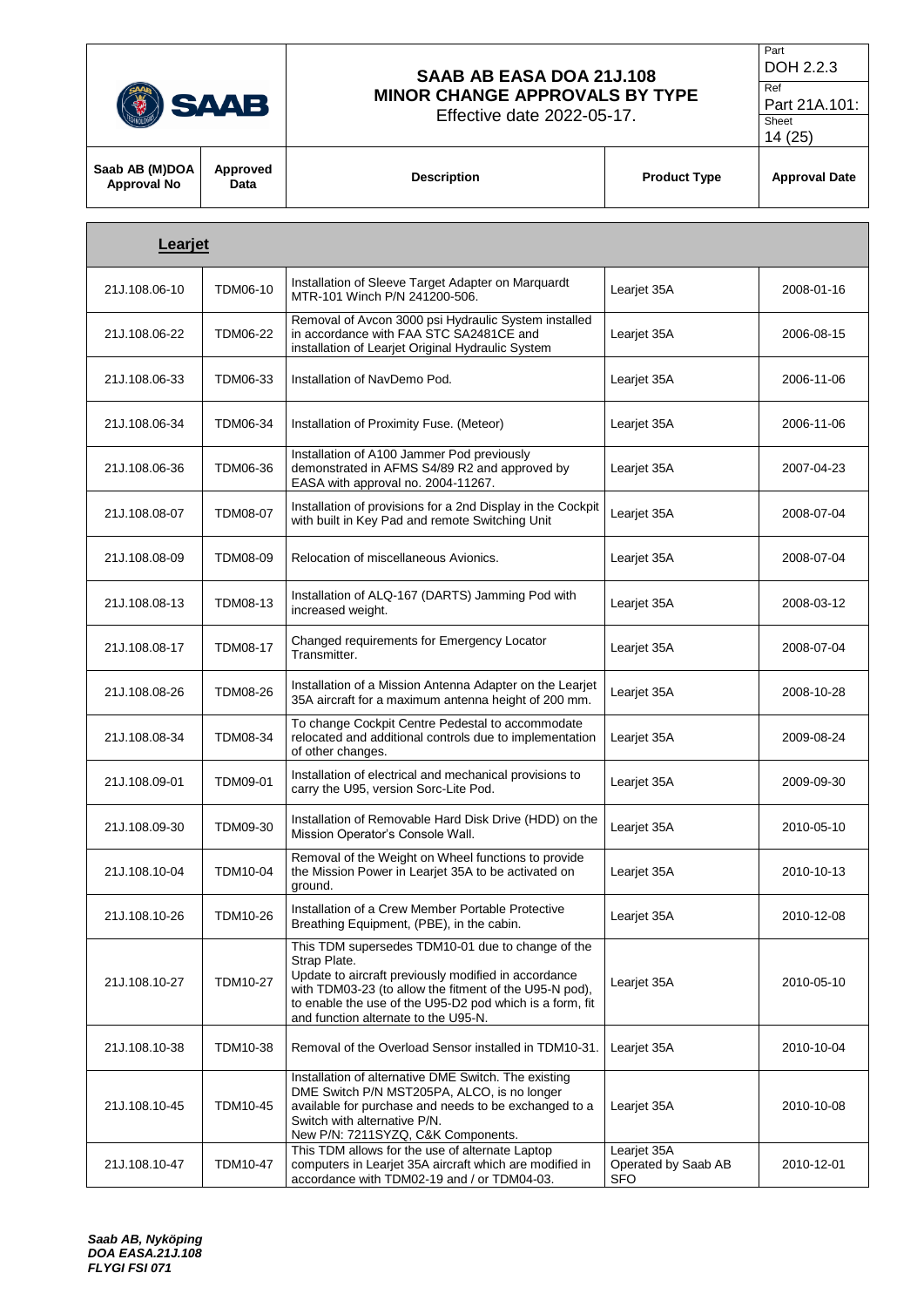

Effective date 2022-05-17.

Part DOH 2.2.3 Ref

Part 21A.101: Sheet

| Learjet       |                 |                                                                                                                                                                                                                                                                                                                                                                                                                                                                                                                       |             |            |
|---------------|-----------------|-----------------------------------------------------------------------------------------------------------------------------------------------------------------------------------------------------------------------------------------------------------------------------------------------------------------------------------------------------------------------------------------------------------------------------------------------------------------------------------------------------------------------|-------------|------------|
| 21J.108.10-49 | TDM10-49        | Introduction of Learjet SB 35-24-15 Revision 1 with<br>Minor Structural Deviations.                                                                                                                                                                                                                                                                                                                                                                                                                                   | Learjet 35A | 2010-11-11 |
| 21J.108.11-02 | TDM11-02        | This change is introduced due to the wear damages to<br>the flaps caused by the protruding fasteners of the<br>Under Wing Conduit Fairings previously installed in<br>accordance with FAA STC ST0564WI and changed on<br>TDM02-25.<br>This change covers the replacement of fasteners that<br>causes the wear.                                                                                                                                                                                                        | Learjet 35A | 2011-02-07 |
| 21J.108.11-05 | TDM11-05        | Replace Trimble GPS 2101 with Garmin GPS165.                                                                                                                                                                                                                                                                                                                                                                                                                                                                          | Learjet 35A | 2011-04-04 |
| 21J.108.11-09 | TDM11-09        | This change covers the replacement of a broken Axe<br>Cover made of polycarbonate plastic and issuing of the<br>drawing for manufacturing of the spare parts.<br>The new cover is manufactured of the same material<br>and is form, fit and function to the previously installed<br>cover.                                                                                                                                                                                                                            | Learjet 35A | 2011-02-03 |
| 21J.108.11-10 | TDM11-10        | The attachment standoff for the LH Wing Navigation<br>Light Glass Cover has been broken. A new part<br>D110006-02 shall be manufactured as a substitute for<br>the original part.<br>This Standoff is an alternative part for the existing<br>Standoff in the Wing Position Light Assy. (See attached<br>picture 1).                                                                                                                                                                                                  | Learjet 35A | 2011-03-01 |
| 21J.108.11-13 | TDM11-13        | The attachment standoff for the LH Wing Navigation<br>Light Glass Cover has been broken. A new part<br>D110006-02 shall be manufactured as a substitute for<br>the original part.<br>This Standoff is an alternative part for the existing<br>Standoff in the Wing Position Light Assy. (See attached<br>picture 1).<br>This TDM11-13 supplements TDM11-10 to be eligible<br>to all Learjet 35A with Wing Navigation Light Assy's P/N<br>$30 - 0218 - 1 / -2$ .<br>This TDM11-13 supersedes TDM11-12 due to editorial | Learjet 35A | 2011-03-25 |
| 21J.108.11-28 | <b>TDM11-28</b> | changes.<br>Alteration between Rockwell Collins 822-1114-001<br>VHF-22D VHF Comm unit (118.000-151.975 MHz), with<br>an identical Rockwell Collins 822-1113-001 VHF-22C<br>Comm unit (118.000-136.992 MHz) or vice versa.                                                                                                                                                                                                                                                                                             | Learjet 35A | 2011-10-11 |
| 21J.108.11-30 | TDM11-30        | Allows the interchange ability and replacement of the<br>existing Flight Data Recorder, with others of a similar<br>standard.<br>Units are identical in form, fit and function with each<br>other, in the above subject aircraft which utilize an Arinc<br>542 Installation, with Wiggins pneumatic quick release<br>connectors, powered by 115V AC.                                                                                                                                                                  | Learjet 35A | 2011-11-02 |
| 21J.108.11-41 | <b>TDM11-41</b> | This change describes the removal of the existing<br>intercom system and installation of three new intercom<br>units; NAT AA85-001 Intercom, reconfigured to AA80-<br>020, for the Pilot, Co-pilot and in the Cabin.                                                                                                                                                                                                                                                                                                  | Learjet 35A | 2016-04-28 |
| 21J.108.12-22 | TDM12-22        | Relocation of Mission Inverter.                                                                                                                                                                                                                                                                                                                                                                                                                                                                                       | Learjet 35A | 2012-09-07 |
| 21J.108.12-23 | TDM12-23        | Installation of provisions for -and mounting of a Laser<br>Prism under the belly.                                                                                                                                                                                                                                                                                                                                                                                                                                     | Learjet 35A | 2012-08-31 |
| 21J.108.12-30 | TDM12-30        | Installation of Aerolite Life Support System (Incubator).                                                                                                                                                                                                                                                                                                                                                                                                                                                             | Learjet 35A | 2012-07-05 |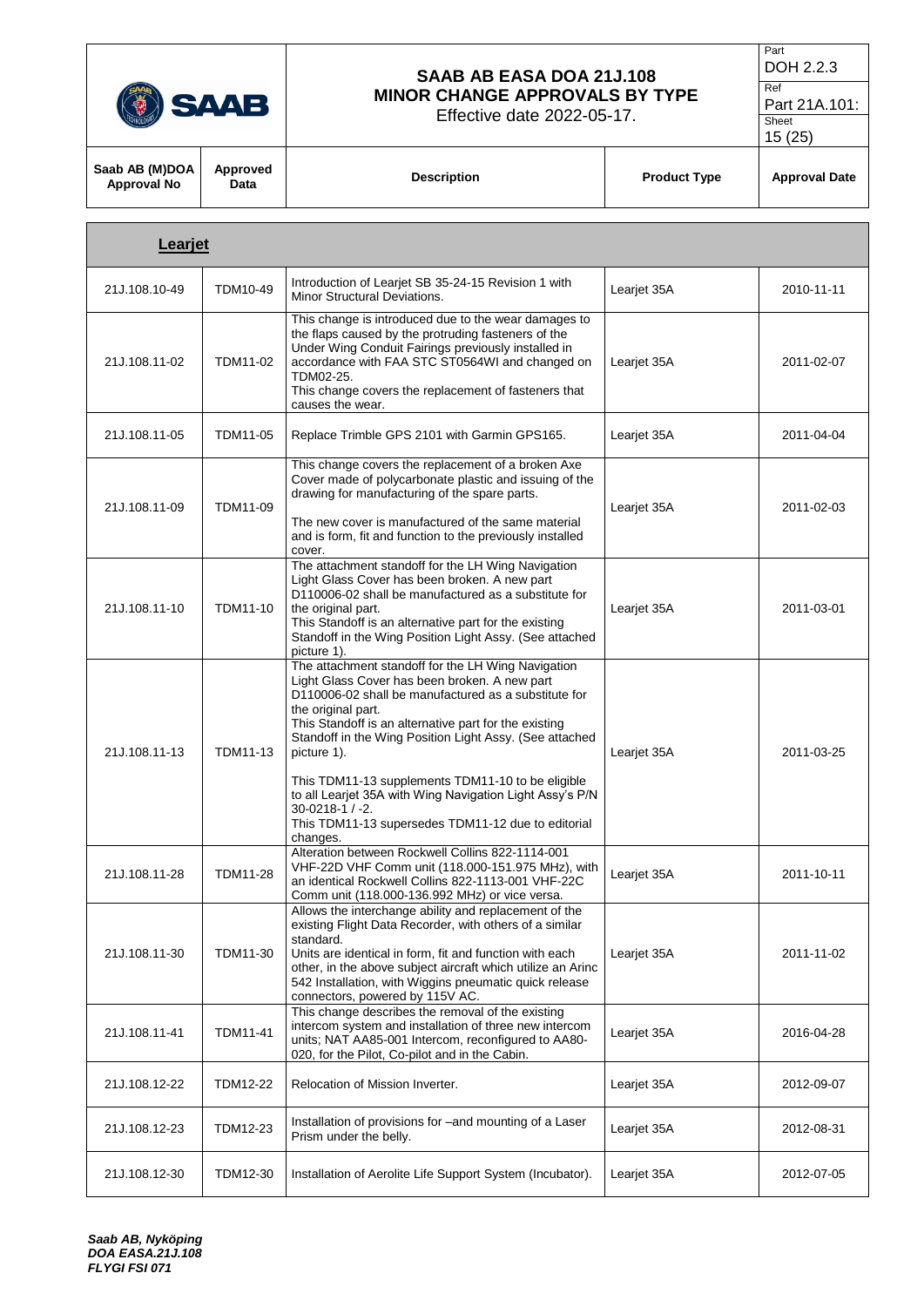

Г

# **SAAB AB EASA DOA 21J.108 MINOR CHANGE APPROVALS BY TYPE**

Effective date 2022-05-17.

```
Part
DOH 2.2.3
```
Ref Part 21A.101: Sheet

| Saab AB (M)DOA  <br><b>Approval No</b> | Approved<br>Data | <b>Description</b> | <b>Product Type</b> | <b>Approval Date</b> |
|----------------------------------------|------------------|--------------------|---------------------|----------------------|
|                                        |                  |                    |                     |                      |

| Learjet       |                 |                                                                                                                                                                                                                   |             |            |
|---------------|-----------------|-------------------------------------------------------------------------------------------------------------------------------------------------------------------------------------------------------------------|-------------|------------|
| 21J.108.12-42 | <b>TDM12-42</b> | Installation of AMT Micus™-Aero stretcher P/N I131000<br>for EMS operations.                                                                                                                                      | Learjet 45  | 2014-07-07 |
| 21J.108.13-08 | <b>TDM13-08</b> | Installation, modification and surface treatment of Upper<br>LH Cabin side Wall Panel, P/N LJ35A-250000-500.                                                                                                      | Learjet 35A | 2014-01-09 |
| 21J.108.13-12 | TDM13-12        | Relocation of Crew Quick Donning Masks previously<br>installed in accordance with Learjet SB 35/36-35-2.                                                                                                          | Learjet 35A | 2014-01-08 |
| 21J.108.13-21 | <b>TDM13-21</b> | Approval of Stratoflex Hydraulic Brake Hose Assy P/N<br>111504-4S-0080 and 111417-4S-0066 as an alternative<br>P/N for Learjet original P/N 2307006-110 and 2307006-<br>55.                                       | Learjet 35A | 2013-10-21 |
| 21J.108.13-24 | TDM13-24        | Replacement of GPS Antenna for the Mission System.<br>Install Trimble P/N AV37.                                                                                                                                   | Learjet 35A | 2014-01-23 |
| 21J.108.13-27 | <b>TDM13-27</b> | Installation of Mission Pod WoW override switch                                                                                                                                                                   | Learjet 35A | 2014-09-18 |
| 21J.108.14-01 | <b>TDM14-01</b> | Installation of a supplementary Off Switch in the<br>operator's console for shut down of the Mission Power<br>System.                                                                                             | Learjet 35A | 2014-02-28 |
| 21J.108.14-04 | TDM14-04        | Installation of U95 Jamming Pod with a Strongback as<br>an interface.                                                                                                                                             | Learjet 35A | 2014-03-21 |
| 21J.108.14-14 | TDM14-14        | Installation of an alternative modified U95 Jamming Pod<br>with part number M3061-095218, modification status<br>02.                                                                                              | Learjet 35A | 2014-03-06 |
| 21J.108.14-15 | <b>TDM14-15</b> | Removal of electrical and structural provisions for<br>Emergency Battery No. 2 intended for Radio No 5.<br>Removal of electrical provisions for the Galley.<br>The Battery and the Galley are previously removed. | Learjet 35A | 2014-04-02 |
| 21J.108.14-20 | TDM14-20        | Removal of the 5A Circuit Breaker located in the 1P C/B<br>panel for the 28 VDC "Jones Plug" outlet located on the<br>L/H Cabin Wall.                                                                             | Learjet 35A | 2014-04-09 |
| 21J.108.14-34 | TDM14-34        | Removal of the redundant Emergency Battery No. 2<br>with its mounting provisions, the control switch and<br>circuit breaker.<br>Remaining wiring is capped and stowed.                                            | Learjet 35A | 2014-11-18 |
| 21J.108.15-01 | <b>TDM15-01</b> | Installation and use of 1553 Data Bus Cable in the<br>Operator's Console.                                                                                                                                         | Learjet 35A | 2015-04-13 |
| 21J.108.15-03 | TDM15-03        | Alternative configuration for the FDR Pitot/Static<br>Tubing.                                                                                                                                                     | Learjet 35A | 2015-01-19 |
| 21J.108.15-04 | <b>TDM15-04</b> | Remarking of unused Circuit Breaker.                                                                                                                                                                              | Learjet 35A | 2015-02-10 |
| 21J.108.15-16 | <b>TDM15-16</b> | Installation of provisions for Vibration Measuring<br>Equipment.                                                                                                                                                  | Learjet 35A | 2015-06-24 |
| 21J.108.15-17 | <b>TDM15-17</b> | Cabin divider reinforcement.<br>An aluminium sheet (2024-T3, 0,040") is applied on the<br>pilot side of the RH cockpit/cabin divider.                                                                             | Learjet 35A | 2015-06-10 |
| 21J.108.15-18 | <b>TDM15-18</b> | Additional Latch Station to the Aft LifePort System Plus.                                                                                                                                                         | Learjet 35A | 2015-06-09 |
| 21J.108.15-20 | <b>TDM15-20</b> | Introduction of ICA with Removal/Installation<br>Instructions of the Collins AN/ARC-182 Mission<br>Transceiver.                                                                                                   | Learjet 35A | 2015-12-08 |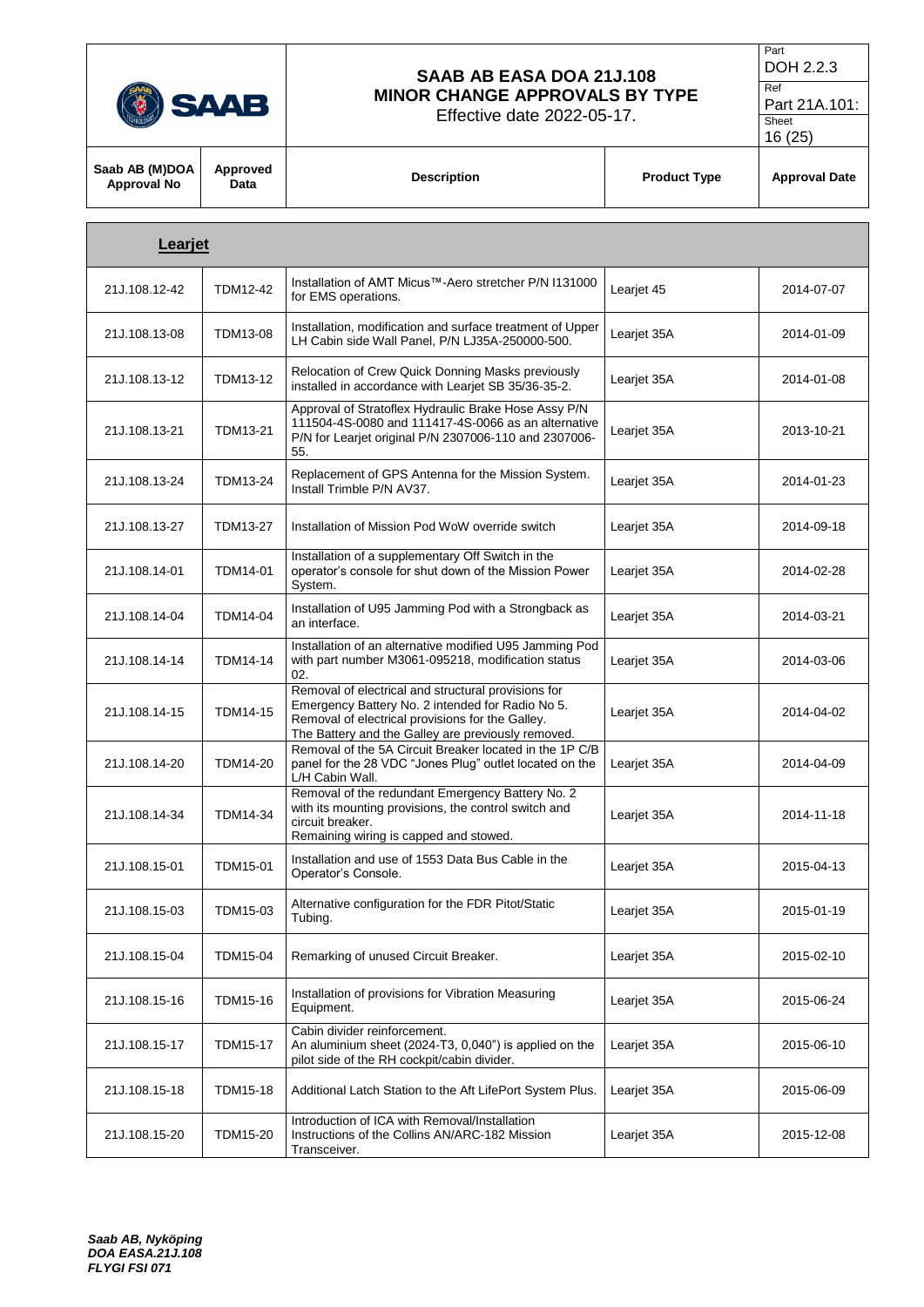| 77<br>ú<br>V.<br>v |
|--------------------|
|                    |

Effective date 2022-05-17.

```
Part
DOH 2.2.3
Ref
```
Part 21A.101: Sheet

| Saab AB (M)DOA  <br><b>Approval No</b> | Approved<br>Data | <b>Description</b> | <b>Product Type</b> | <b>Approval Date</b> |
|----------------------------------------|------------------|--------------------|---------------------|----------------------|

| Learjet       |                 |                                                                                                                                                                                                                    |             |            |
|---------------|-----------------|--------------------------------------------------------------------------------------------------------------------------------------------------------------------------------------------------------------------|-------------|------------|
| 21J.108.16-04 | <b>TDM16-04</b> | Replacement of L/H- and Aisle Floor Covering in the<br>cabin. Installed Batiflex AVR 160 SOLO LONDON<br>(Batch No. 7148064)                                                                                        | Learjet 35A | 2016-04-22 |
| 21J.108.16-06 | TDM16-06        | This change describes the installation of a new Generic<br>Mission Rack in the aft baggage compartment as<br>provision for mission equipment.                                                                      | Learjet 35A | 2016-04-15 |
| 21J.108.16-08 | <b>TDM16-08</b> | This change describes the installation of the following<br>optional provisions for enhanced ASTOR III capabilities.<br>New Control Computer<br>New Power Distribution Box and;<br>$\blacksquare$<br>New LAN-switch | Learjet 35A | 2016-04-15 |
| 21J.108.16-13 | TDM16-13        | Installation of modified U95 Jamming Pod with new part<br>number M0361-095218 with mod status 03.                                                                                                                  | Leariet 35A | 2016-04-14 |
| 21J.108.16-19 | TDM16-19        | Installation of new placards on the Backrest of the<br>Divan to specify baggage load capacity.                                                                                                                     | Learjet 35A | 2016-07-05 |
| 21J.108.16-21 | TDM16-21        | Provisions for vibration measuring on Learjet 35A with<br>U95 Pod.<br>Provisions include change to the U95 Pod by<br>replacement of internal equipment vibration isolators<br>with fixed attachment brackets.      | Learjet 35A | 2016-09-13 |
| 21J.108.17-03 | TDM17-03        | Removal of optional mission GPS Garmin 100AVD.                                                                                                                                                                     | Learjet 35A | 2017-10-18 |
| 21J.108.17-08 | TDM17-08        | Minor change to the Generic Mission Rack (TDM16-06).                                                                                                                                                               | Learjet 35A | 2017-03-03 |
| 21J.108.17-13 | <b>TDM17-13</b> | Removal of 230VAC Outlet from the LifePort System.                                                                                                                                                                 | Learjet 35A | 2017-04-28 |
| 21J.108.17-14 | <b>TDM17-14</b> | Installation of a Turn- and Slip Indicator on the R/H<br>Instr. Panel. (RC Allen A1050).                                                                                                                           | Learjet 35A | 2017-09-15 |
| 21J.108.17-17 | <b>TDM17-17</b> | Installation of alternative Circuit Breaker illuminated<br>overlay panels strips.                                                                                                                                  | Learjet 35A | 2017-09-25 |
| 21J.108.17-18 | <b>TDM17-18</b> | Installation of optional vibration measuring equipment.<br>In addition, this TDM covers the approval of a U95 Pod<br>modified by installation of vibration sensors and wiring<br>for the sensors, ref. TDM17-21.   | Learjet 35A | 2017-11-27 |
| 21J.108.18-03 | TDM18-03        | Replacement of Seat cushions                                                                                                                                                                                       | Learjet 35A | 2019-01-21 |
| 21J.108.18-08 | <b>TDM18-08</b> | Replacement of obsolete Mission Computers.                                                                                                                                                                         | Learjet 35A | 2019-01-16 |
| 21J.108.18-12 | <b>TDM18-12</b> | Installation of holders for Independent Portable Lights.                                                                                                                                                           | Learjet 35A | 2018-09-26 |
| 21J.108.18-13 | TDM18-13        | Installation of Crash Axe Retention Kit                                                                                                                                                                            | Learjet 35A | 2018-09-26 |
| 21J.108.18-15 | <b>TDM18-15</b> | Provisions for installation of ASTOR-Panel on the RH-<br>side Cable Channel in the cabin.                                                                                                                          | Learjet 35A | 2018-10-24 |
| 21J.108.18-16 | TDM18-16        | Installation of an optional IFF-Transponder in the<br>Mission Operator's Console.                                                                                                                                  | Leariet 35A | 2019-01-24 |
| 21J.108.18-17 | <b>TDM18-17</b> | Installation of holders for Independent Portable Lights                                                                                                                                                            | Learjet 35A | 2018-11-07 |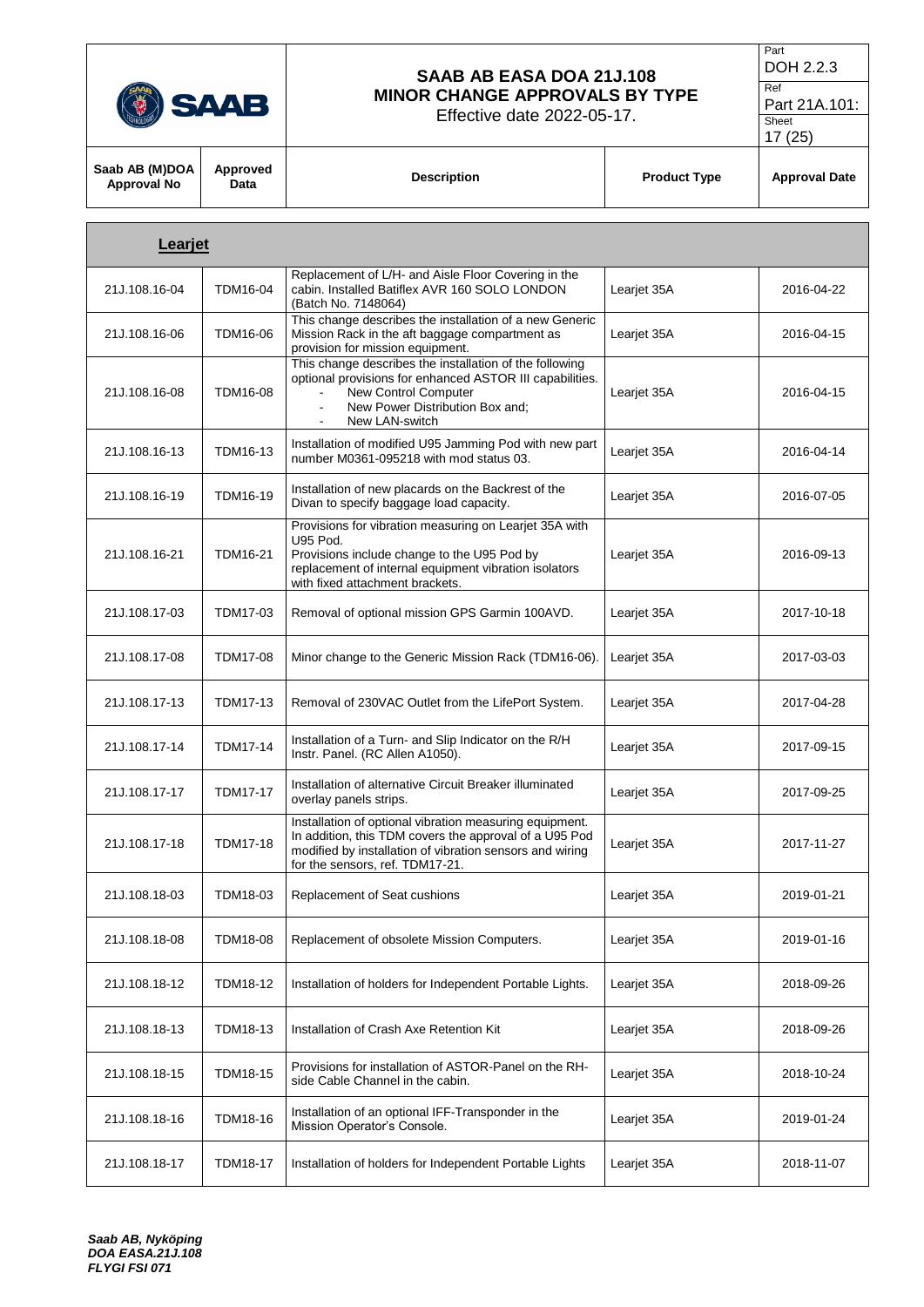

Effective date 2022-05-17.

```
DOH 2.2.3
Ref
```
Part

Part 21A.101: Sheet

|                                      |                  |                                                                                   |                     | 18 (25)              |
|--------------------------------------|------------------|-----------------------------------------------------------------------------------|---------------------|----------------------|
| Saab AB (M)DOA<br><b>Approval No</b> | Approved<br>Data | <b>Description</b>                                                                | <b>Product Type</b> | <b>Approval Date</b> |
| Learjet                              |                  |                                                                                   |                     |                      |
| 21J.108.18-18                        | <b>TDM18-18</b>  | Installation of FED 2000 Windshield Defogger System.                              | Learjet 35A         | 2018-11-22           |
| 21J.108.19-01                        | TDM19-01         | Installation of a PBE P/N MR-10022N in the cabin                                  | Learjet 35A         | 2019-09-26           |
| 21J.108.19-06                        | TDM19-06         | Installation of holders for Independent Portable Lights                           | Learjet 35A         | 2019-03-07           |
| 21J.108.19-13                        | TDM19-13         | Installation of a Pedestal Cover.                                                 | Learjet 35A         | 2019-11-29           |
| 21J.108.19-16                        | <b>TDM19-16</b>  | Replacement of Cockpit Floor Covering                                             | Learjet 35A         | 2020-02-20           |
| 21J.108.19-17                        | <b>TDM19-17</b>  | Replacement of Retention Nets in the forward Cargo<br><b>Stowage Compartment</b>  | Learjet 35A         | 2020-12-09           |
| 21J.108.20-01                        | TDM20-01         | Installation of new Scoring System as optional mission<br>equipment.              | Learjet 35A         | 2020-05-07           |
| 21J.108.20-02                        | TDM20-02         | Installation of provisions for ADS-B Out.                                         | Learjet 35A         | 2020-05-08           |
| 21J.108.20-07                        | <b>TDM20-07</b>  | Installation of new Scoring System as optional mission<br>equipment.              | Learjet 35A         | 2020-05-21           |
| 21J.108.20-11                        | TDM20-11         | Alternative bolts for Wing Ejector Support.<br>Applicable to FAA STC SA1604SO.    | Learjet 35A         | 2020-10-06           |
| 21J.108.20-12                        | TDM20-12         | Installation of alternative LED recognition light in the<br><b>ALKAN Fairing.</b> | Learjet 35A         | 2020-11-20           |
| 21J.108.21-05                        | TDM21-05         | Installation of provisions for the new optional EW-<br>system; NEWT.              | Learjet 35A         | 2021-07-09           |
| 21J.108.21-07                        | TDM21-07 B       | Replacement of Floor Covering in the cabin and in<br>cockpit.                     | Learjet 35A         | 2021-10-25           |

|               | <b>Leonardo S.P.A. (Former AGUSTA/WESTLAND)</b> |                                                                                                                                                                    |                                                         |            |  |
|---------------|-------------------------------------------------|--------------------------------------------------------------------------------------------------------------------------------------------------------------------|---------------------------------------------------------|------------|--|
| 21J.108.13-23 | TDM13-23                                        | Instruction for Sealing of Sea Tub water floor; P/N<br>A015-K2C509-0.                                                                                              | AgustaWestland AW139.<br>S/N's operated by the<br>SMA.  | 2013-11-25 |  |
| 21J.108.14-12 | TDM14-12                                        | Installation of Stowing Boxes in Cockpit and Cabin.                                                                                                                | AgustaWestland AW139.<br>S/N's operated by the<br>SMA.  | 2014-05-27 |  |
| FSI 071.15-05 | TDM15-05                                        | Removal of the Ice Detector.                                                                                                                                       | HKP15 (Augusta 109) All<br>serials                      | 2015-02-24 |  |
| 21J.108.15-21 | <b>TDM15-21</b>                                 | Installation of Ball Grip on the Emergency Exit windows<br>in the Cockpit and the Cabin.                                                                           | Agusta/Westland AW139.<br>S/N's operated by the<br>SMA. | 2015-06-25 |  |
| FSI 071.15-29 | TDM15-29                                        | To protect the cabin floor of the helicopter from<br>incoming water during rescue operations over sea area,<br>an optional protecting floor covering is installed. | HKP15 (Augusta 109) All<br>serials                      | 2015-12-22 |  |
| FSI 071.15-37 | <b>TDM15-37</b>                                 | Replacing existing PTT extension cable intended for the<br>cabin crew with new design that has a momentary PTT-<br>switch.                                         | HKP15 (Augusta 109) All<br>serials                      | 2015-12-22 |  |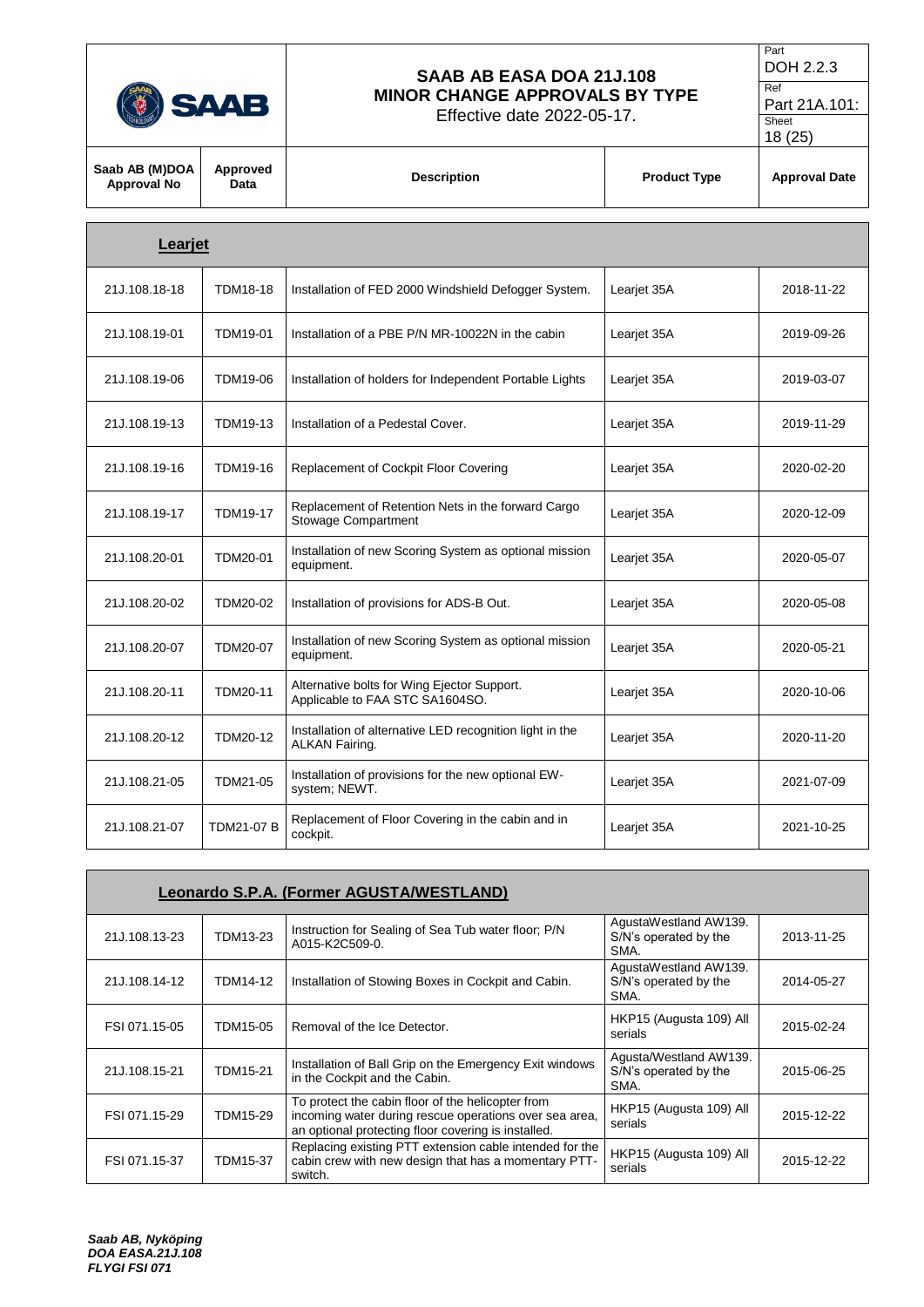

Effective date 2022-05-17.

```
DOH 2.2.3
Ref
```
Part

Part 21A.101: Sheet

| $\sim$                        |                  |                    | 19(25)              |                      |
|-------------------------------|------------------|--------------------|---------------------|----------------------|
| Saab AB (M)DOA<br>Approval No | Approved<br>Data | <b>Description</b> | <b>Product Type</b> | <b>Approval Date</b> |

|               |          | <b>Leonardo S.P.A. (Former AGUSTA/WESTLAND)</b>                                                                             |                                                              |            |
|---------------|----------|-----------------------------------------------------------------------------------------------------------------------------|--------------------------------------------------------------|------------|
| FSI 071.15-43 | TDM15-43 | Replacement of Hard Drive in the RMM.                                                                                       | HKP15 (Augusta 109) All<br>serials                           | 2016-02-08 |
| 21J.108.16-07 | TDM16-07 | This change describes the installation of Dual TETRA<br>radio systems with NVIS capability as optional mission<br>equipment | Leonardo S.P.A. AW139<br>S/N's operated by SMA               | 2016-11-15 |
| FSI 071.16-23 | TDM16-23 | Alternative Part Number to a Vibration Damper for<br>cyclic pitch actuator.                                                 | HKP15 (Augusta 109) All<br>serials                           | 2016-10-07 |
| FSI 071.18-02 | TDM18-02 | Mounting- and use of new alternative Mooring Rings to<br>avoid wear on the aft mounts for the Aft Emergency<br>Floats.      | HKP 15 series with Aft<br><b>Emergency Floats</b><br>mounted | 2018-06-07 |
| 21J.108.19-08 | TDM19-08 | Installation of Single TETRA radio system                                                                                   | Leonardo S.P.A. AW139                                        | 2019-10-09 |

| <b>Mitsubishi MU2B-Series</b> |                 |                                                                                                                             |                                                |            |
|-------------------------------|-----------------|-----------------------------------------------------------------------------------------------------------------------------|------------------------------------------------|------------|
| 21J.108.03-15                 | TDM 03-15       | Installion of Provisions for U-95 Pod.                                                                                      | Mitsubishi MU-2B<br>operated by<br>Saab AB SFO | 2005-06-27 |
| 21J.108.03-28                 | TDM 03-28       | Installation of Provisions for NavDemo Pod.                                                                                 | Mitsubishi MU-2B                               | 2005-08-29 |
|                               |                 | Installation of LAN-Cable as provision to operate<br>NavDemo - and SORC-Lite Pod                                            |                                                | 2009-05-04 |
| 21J.108.05-16                 | TDM 05-16       | Modification of Petrus Pod to Counter Weight Pod.                                                                           | Mitsubishi MU-2B                               | 2005-11-18 |
| 21J.108.05-35                 | TDM 05-35       | Installation of FR-31 Radio.                                                                                                | Mitsubishi MU-2B                               | 2006-05-11 |
| 21J.108.06-28                 | <b>TDM06-28</b> | Installation of second removable FR31                                                                                       | Mitsubishi MU-2B<br>operated by<br>Saab AB SFO | 2007-06-29 |
| 21J.108.06-35                 | TDM06-35        | Installation of Altitude Alerter AM-275.                                                                                    | MU-2B-26                                       | 2007-01-12 |
| 21J.108.06-41                 | TDM06-41        | Installation of provisions to carry ALQ-167 (DARTS)<br>Jamming Pod.                                                         | Mitsubishi MU-2B<br>operated by<br>Saab AB SFO | 2007-12-11 |
| 21J.108.06-42                 | TDM06-42        | Installation of ALQ-167 (DARTS) Jamming Pod with<br>increased weight.                                                       | Mitsubishi MU-2B<br>operated by<br>Saab AB SFO | 2007-12-10 |
| 21J.108.08-18                 | TDM08-18        | Installation of Sense and Avoid in MU-2B Nose.                                                                              | MU-2B-20                                       | 2008-07-09 |
| 21J.108.08-28                 | <b>TDM08-28</b> | Installation of Emergency Locator Beacon, Kannad ELT<br>406 AF-H.                                                           | MU-2B-20 / -26                                 | 2008-10-01 |
| 21J.108.09-02                 | TDM09-02        | Installation of electrical and mechanical provisions to<br>carry the U95, version Sorc-Lite Pod.                            | Mitsubishi MU-2B<br>operated by<br>Saab AB SFO | 2009-06-01 |
| 21J.108.09-07                 | <b>TDM09-07</b> | Installation of GPS-Splitter to the existing Moving Map<br>GPS Antenna.                                                     | MU-2B-26                                       | 2009-06-16 |
| 21J.108.09-22                 | <b>TDM09-22</b> | Installation of a Provision for Electrical Wiring Feed<br>Thru in the R/H Centre Wing Outer Rib Door, P/N 017A-<br>11040-2. | MU-2B-20                                       | 2009-09-11 |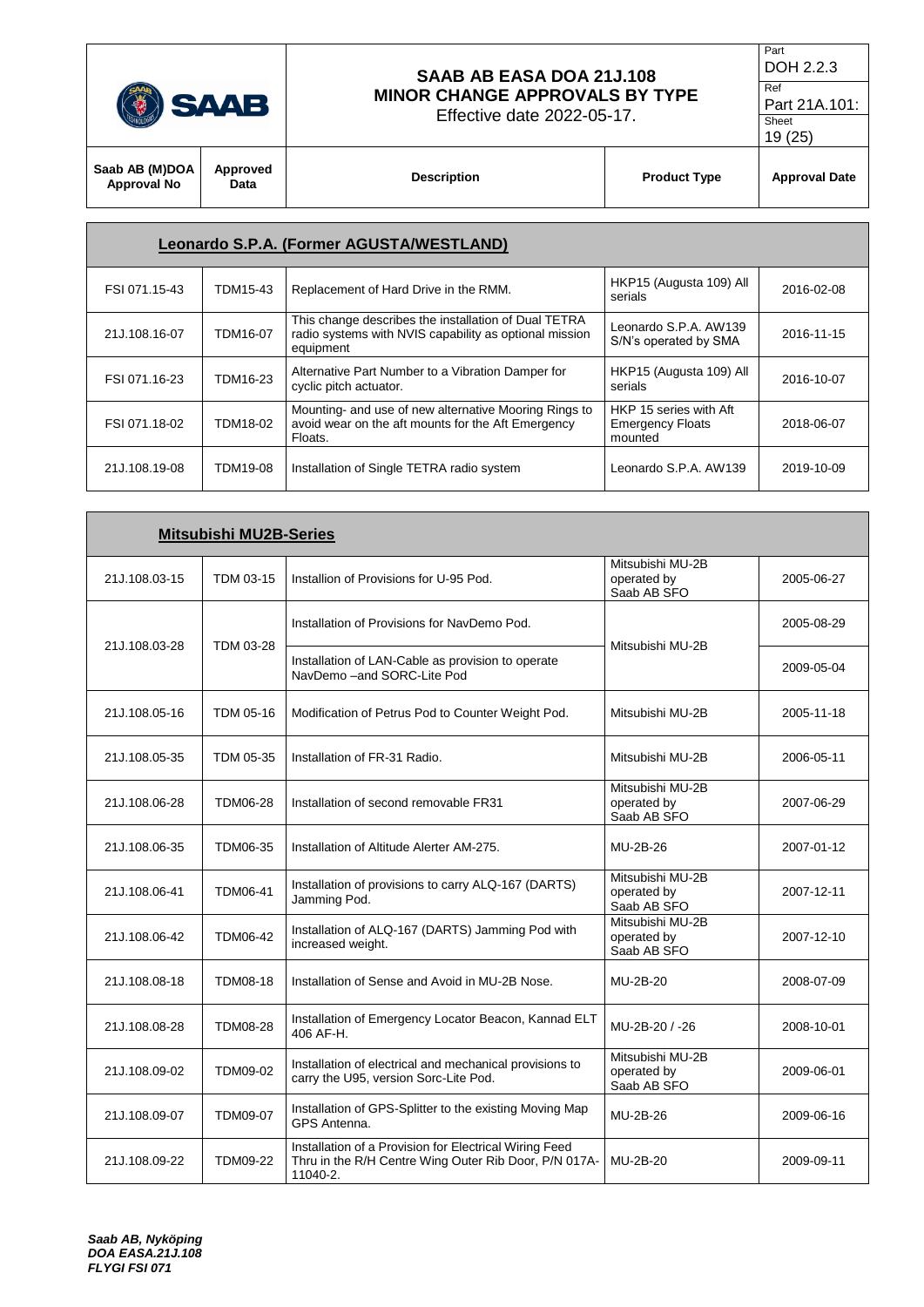

Effective date 2022-05-17.

Ref Part 21A.101:

| LIIGUUVG UAIG ZUZZ-UJ-TIT.<br>(HNOLOG |                               |                                                                                                                                                                                                     | Sheet<br>20(25)                                |                      |
|---------------------------------------|-------------------------------|-----------------------------------------------------------------------------------------------------------------------------------------------------------------------------------------------------|------------------------------------------------|----------------------|
| Saab AB (M)DOA<br><b>Approval No</b>  | Approved<br>Data              | <b>Description</b>                                                                                                                                                                                  | <b>Product Type</b>                            | <b>Approval Date</b> |
|                                       | <b>Mitsubishi MU2B-Series</b> |                                                                                                                                                                                                     |                                                |                      |
| 21J.108.09-23                         | <b>TDM09-23</b>               | Installation of a Provision for Electrical Wiring Feed<br>Thru in the R/H Centre Wing Outer Rib Door, P/N 017A-<br>11040-2.                                                                         | MU-2B-20                                       | 2009-09-11           |
| 21J.108.09-24                         | <b>TDM09-24</b>               | Installation of a Provision for Electrical Wiring Feed<br>Thru in the R/H Centre Wing Outer Rib Door, P/N 017A-<br>11040-2.                                                                         | MU-2B-20                                       | 2009-09-11           |
| 21J.108.09-27                         | <b>TDM09-27</b>               | Installation of GPS-Splitter to the existing Moving Map<br>GPS Antenna.                                                                                                                             | MU-2B-20                                       | 2009-10-27           |
| 21J.108.09-28                         | <b>TDM09-28</b>               | Installation of GPS-Splitter to the existing Moving Map<br>GPS Antenna.                                                                                                                             | MU-2B-20                                       | 2009-10-27           |
| 21J.108.09-29                         | <b>TDM09-29</b>               | Installation of GPS-Splitter to the existing Moving Map<br>GPS Antenna.                                                                                                                             | MU-2B-20                                       | 2009-10-27           |
| 21J.108.09-31                         | TDM09-31                      | Installation of GPS-Splitter to the existing Moving Map<br>GPS Antenna.                                                                                                                             | MU-2B-20                                       | 2009-11-19           |
| 21J.108.09-32                         | <b>TDM09-32</b>               | Installation of GPS-Splitter to the existing Moving Map<br>GPS Antenna.                                                                                                                             | MU-2B-26                                       | 2009-11-19           |
| 21J.108.09-33                         | TDM09-33                      | Installation of Loud Speakers with alternative Part<br>Number in cockpit.                                                                                                                           | $MU-2B$                                        | 2009-11-26           |
| 21J.108.10-02                         | TDM10-02                      | Installation of a Target Surveillance Video Camera on<br>right hand side of the Empennage, a DC/DC Converter<br>and a Video Monitor in the cabin.<br>(A/C's with C6A/71 and M1/86 as prerequisite). | Mitsubishi MU-2B<br>operated by<br>Saab AB SFO | 2010-06-03           |
| 21J.108.10-21                         | <b>TDM10-21</b>               | Installation of GPS-Splitter to the existing Moving Map<br>GPS Antenna.                                                                                                                             | MU-2B-20                                       | 2010-03-17           |
| 21J.108.10-22                         | <b>TDM10-22</b>               | Installation of GPS-Splitter to the existing Moving Map<br>GPS Antenna.                                                                                                                             | MU-2B-26                                       | 2010-03-17           |
| 21J.108.10-28                         | <b>TDM10-28</b>               | Removal of wrong Vacuum Indicator and installation of<br>Original Vacuum Indicator (P/N AW 1821AB14) with<br>new Bolt Light (relocated).                                                            | MU-2B-26                                       | 2010-06-01           |

mstallation of Saab Security & Deferse NavScope MU-2B-26 2010-09-24

MU-2B-26 2010-09-23

MU-2B-26 2010-10-14

MU-2B-20 2010-11-08

MU-2B-20 / -26 2010-12-01

2010-12-01

Mitsubishi MU-2B operated by Saab AB

SFO

21J.108.10-35 | TDM10-35 | Installation of Saab Security & Defense NavScope

with identical specification.

Antenna.

11040-2.

11040-2.

0320555-0.

introduced.

This TDM describes the replacement of the Nav

Antenna CI 120-1 is replaced by antenna DM N4-17-N

Installation of a Provision for Electrical Wiring Feed Thru in the R/H Centre Wing Outer Rib Door, P/N 017A-

Installation of a Provision for Electrical Wiring Feed Thru in the R/H Centre Wing Outer Rib Door, P/N 017A-

Replacing original Illumination Power Connector to the Master Panel with 2 ea Knife Terminals with p/n 0-

Due to the lack of finding spare parts for the connection to the internal panel light, an optional connection is

This TDM allows for the use of alternate Laptop computers in MU-2B-20/-26 aircraft which are modified in accordance with TDM03-11 and / or TDM97-03.

21J.108.10-39 TDM10-39

21J.108.10-43 TDM10-43

21J.108.10-44 TDM10-44

21J.108.10-46 TDM10-46

21J.108.10-50 TDM10-50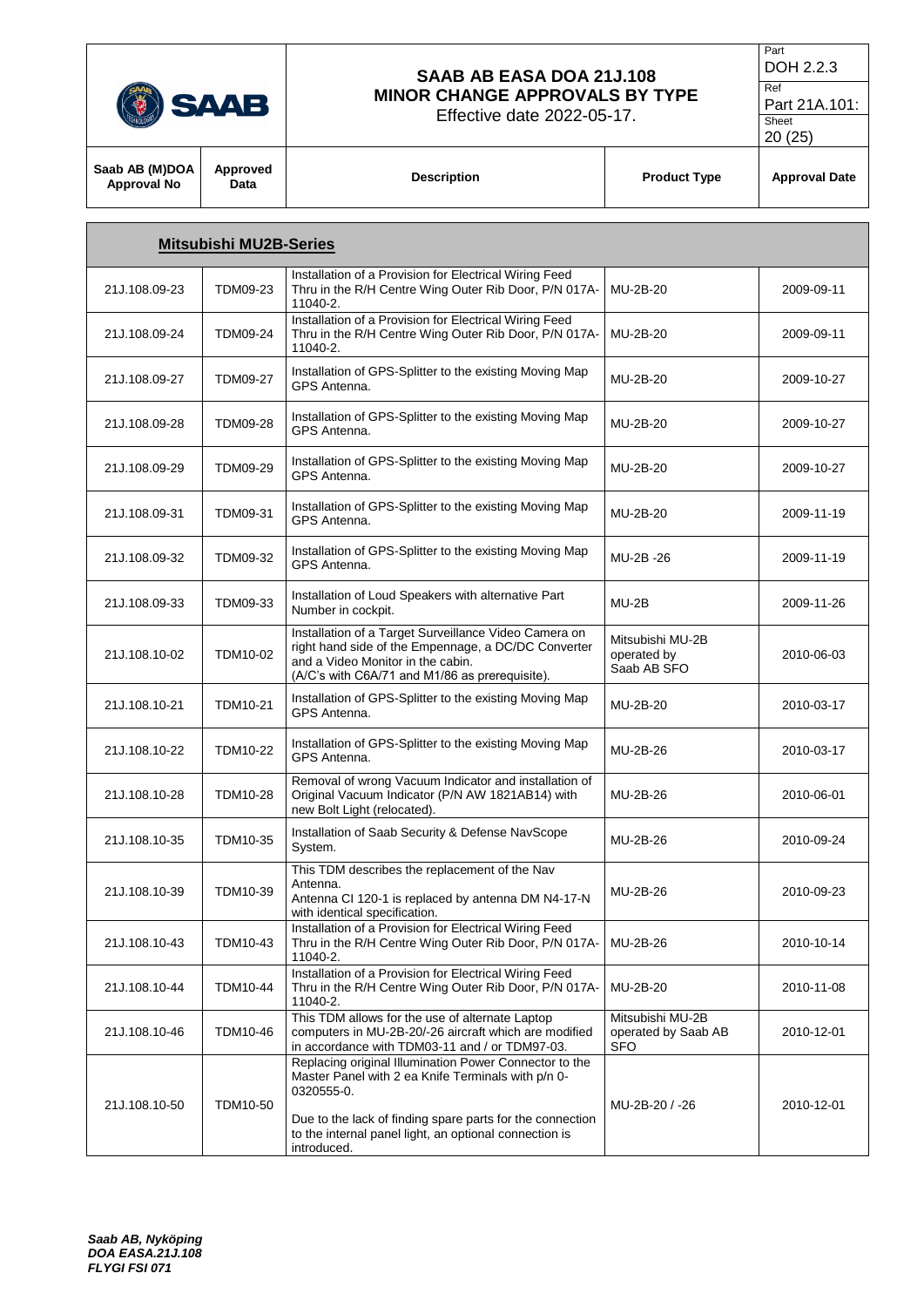|                                      | <b>SAAB</b>      | SAAB AB EASA DOA 21J.108<br><b>MINOR CHANGE APPROVALS BY TYPE</b><br>Effective date 2022-05-17. |                     | Part<br>DOH 2.2.3<br>Ref<br>Part 21A.101:<br>Sheet<br>21(25) |
|--------------------------------------|------------------|-------------------------------------------------------------------------------------------------|---------------------|--------------------------------------------------------------|
| Saab AB (M)DOA<br><b>Approval No</b> | Approved<br>Data | <b>Description</b>                                                                              | <b>Product Type</b> | <b>Approval Date</b>                                         |

Part

|               | <b>Mitsubishi MU2B-Series</b> |                                                                                                                                                                                                                                                                                                                                                                                         |                                                                           |            |
|---------------|-------------------------------|-----------------------------------------------------------------------------------------------------------------------------------------------------------------------------------------------------------------------------------------------------------------------------------------------------------------------------------------------------------------------------------------|---------------------------------------------------------------------------|------------|
| 21J.108.10-51 | <b>TDM10-51</b>               | Replacing original Illumination Power Connector to the<br>Illuminated Panels with 2 ea Knife Terminals with p/n 0-<br>0320555-0.<br>(This is similar to TDM10-50, but applicable to all                                                                                                                                                                                                 | Mitsubishi MU-2B<br>operated by Saab AB<br><b>SFO</b>                     | 2010-12-14 |
| 21J.108.10-53 | TDM10-53                      | Illuminated Panels with the same type of illumination).<br>Installation of TILS Antennas, a complement to Saab<br>Security & Defense NavScope System.                                                                                                                                                                                                                                   | MU-2B-26                                                                  | 2011-03-25 |
| 21J.108.11-03 | TDM11-03                      | Replacement of obsolete Hydraulic Hose P/N<br>171.08F4590-0400 which is superseded by P/N<br>171F062E0156C155.<br>This change covers the replacement of an obsolete<br>hydraulic hose for previously approved Target Towing<br>equipment, approval No. LFV C6A/71 and 1/86. The<br>new hose is made of the same material and is form, fit<br>and function to previously installed hose. | MU-2B-20/-26 Applicable<br>for A/C with Target<br><b>Towing Equipment</b> | 2011-02-01 |
| 21J.108.11-16 | TDM11-16                      | Installation of an optional generic 19" Mission<br>Equipment Rack.                                                                                                                                                                                                                                                                                                                      | MU-2B-20/-26                                                              | 2015-12-22 |
| 21J.108.11-17 | <b>TDM11-17</b>               | Installation of provisions for TARAX Jamming System.                                                                                                                                                                                                                                                                                                                                    | MU-2B-20                                                                  | 2012-11-14 |
| 21J.108.11-17 | <b>TDM11-17 B</b>             | Installation of optional TARAX Jamming System.                                                                                                                                                                                                                                                                                                                                          | MU-2B-20                                                                  | 2015-12-22 |
| 21J.108.11-32 | TDM11-32                      | Replacement of obsolete Oil Hose P/N F350-3-0200<br>which is superseded by P/N 124F001-3CR0200.<br>And obsolete Oil Hose P/N F350-4-0215 which is<br>superseded by P/N 111F417-4S0115.<br>The new Hose P/N is recommended by Mitsubishi and<br>is form, fit and function to previously installed Hose.                                                                                  | MU-2B series With FAA<br>TCDS A2PC and<br>TPE331-6-252M installed         | 2011-11-11 |
| 21J.108.11-35 | TDM11-35                      | Installation of 50 Ohm terminating resistor with<br>provisions for anchorage on any unused port on the<br>GPS Splitter installed on MU-2B.<br>(This TDM supersedes TDM10-25).                                                                                                                                                                                                           | MU-2B-20 /-26                                                             | 2011-12-02 |
| 21J.108.11-39 | TDM11-39                      | Installation of Loudspeakers with alternative Part<br>Number in cockpit and Cabin.                                                                                                                                                                                                                                                                                                      | MU-2B series with FAA<br>TCDS A2PC or<br>FAA TCDS A10SW                   | 2012-01-09 |
| 21J.108.11-42 | <b>TDM11-42</b>               | Replacement of obsolete miscellaneous original Hoses<br>with alternative Hoses with the same MIL standard.                                                                                                                                                                                                                                                                              | MU-2B series with<br>FAA TCDS A2PC or<br>FAA TCDS A10SW                   | 2011-12-22 |
| 21J.108.12-01 | TDM12-01                      | This TDM describes the alternative P/N's for several<br>hoses. For P/N MS28741-8-xxxx (3 ea.) P/N 010A-<br>38491-101 and P/N SNF-5-18-2.50-4.00. The<br>alternative P/N's for these hoses are form fit and<br>function with MHI original P/N's.<br>For hose to side window that do not require the<br>performance of pressure and heat, others alternative is<br>determined.            | MU-2B series with<br>FAA TCDS A2PC or<br>FAA TCDS A10SW                   | 2012-01-09 |
| 21J.108.12-02 | TDM12-02                      | Assessment and approval of new interior material.                                                                                                                                                                                                                                                                                                                                       | MU-2B-40                                                                  | 2012-04-04 |
| 21J.108.12-07 | TDM12-07                      | The installed Battery Temp Indicator, FOXTRONICS<br>P/N BTI-600-5, installed by STC SA1733SW, is<br>exchanged to Indicator FOXTRONICS DBTI 2002 due<br>to obsolete original spare part from Vendor.                                                                                                                                                                                     | MU-2B-26                                                                  | 2012-02-02 |
| 21J.108.12-15 | TDM12-15                      | Installation of an ADF Antenna intended for Navscope<br>Airport Calibration.                                                                                                                                                                                                                                                                                                            | MU-2B-26                                                                  | 2012-04-05 |

 $\Gamma$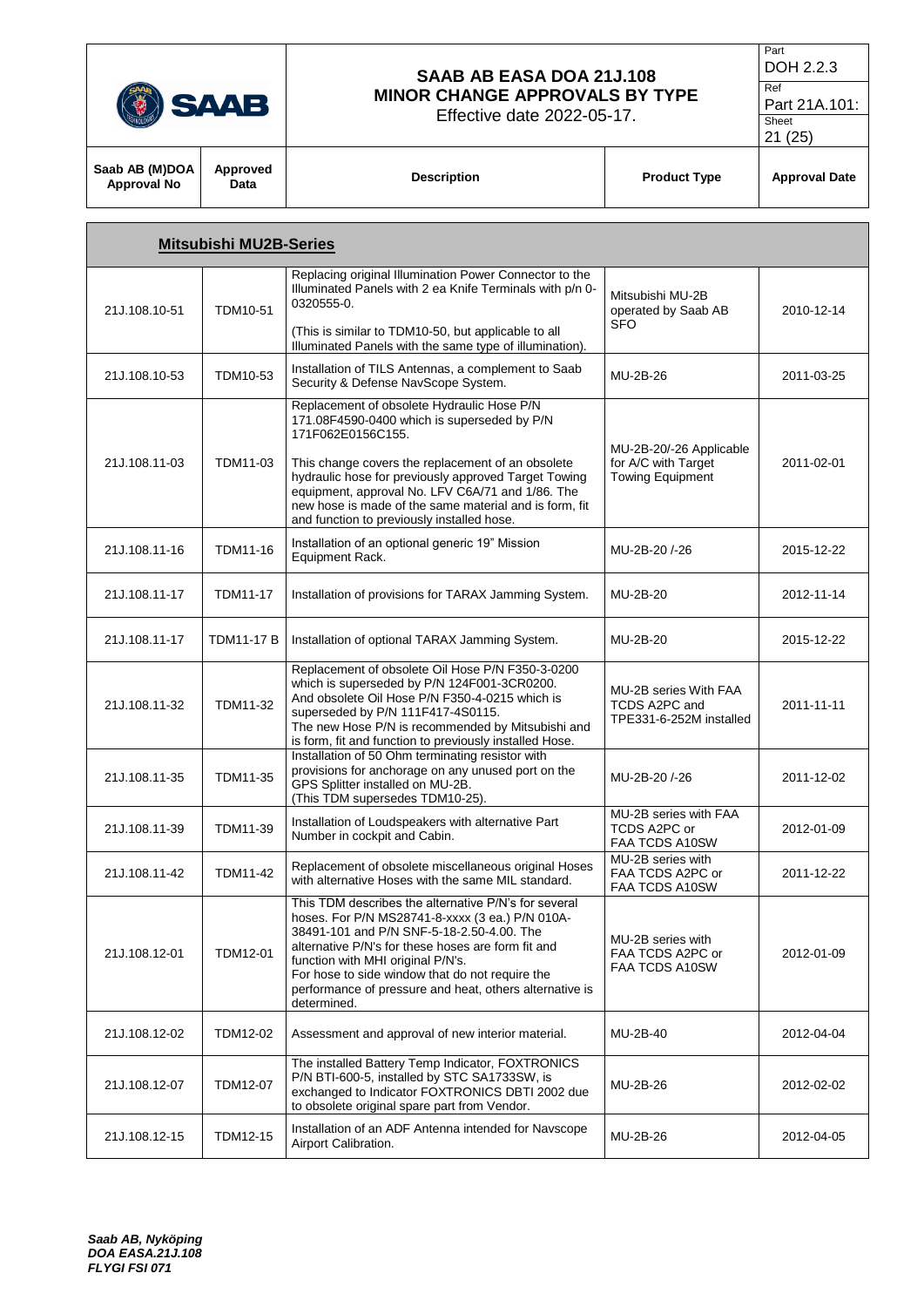

Effective date 2022-05-17.

Part DOH 2.2.3

Ref Part 21A.101:

Sheet 22 (25)

| Saab AB (M)DOA<br><b>Approval No</b> | Approved<br>Data              | <b>Description</b> | <b>Product Type</b> | <b>Approval Date</b> |
|--------------------------------------|-------------------------------|--------------------|---------------------|----------------------|
|                                      | <b>Mitsubishi MU2B-Series</b> |                    |                     |                      |

| 21J.108.12-19 | TDM12-19        | Installation on Radom Abrasion Protective Mask, PM-<br>280.                                                                                                                                            | MU-2B series with<br>FAA TCDS A2PC or<br>FAA TCDS A10SW               | 2012-03-15 |
|---------------|-----------------|--------------------------------------------------------------------------------------------------------------------------------------------------------------------------------------------------------|-----------------------------------------------------------------------|------------|
| 21J.108.12-21 | <b>TDM12-21</b> | Removal of IK Identification (PN-79) System.                                                                                                                                                           | Mitsubishi MU-2B<br>operated by<br>Saab AB SFO                        | 2012-06-01 |
| 21J.108.12-28 | <b>TDM12-28</b> | Replacement of a Rivet the Vertical Fin Bulkhead with<br>Bolt P/N MS24694-() to be able to comply with<br>TDM4/95, "Special Structural Inspection Program".                                            | MU-2B-20                                                              | 2012-04-20 |
| 21J.108.12-40 | TDM12-40        | Relocation of the Left Hand Peltor Mic/Phone Jack for<br>the Three Passenger Seat.                                                                                                                     | MU-2B-20                                                              | 2012-10-04 |
| 21J.108.13-19 | TDM13-19        | Installation of a Sensor Rack, for test and evaluation of<br>various type of camera equipment or equal.                                                                                                | MU-2B-26                                                              | 2013-10-18 |
| 21J.108.14-06 | TDM14-06        | Replacement of O-rings, P/N 38339.                                                                                                                                                                     | MU-2B series with<br>FAA TCDS A2PC or<br>FAA TCDS A10SW               | 2014-02-04 |
| 21J.108.14-02 | TDM14-02        | Installation of a supplementary Off Switch in the<br>operator's console for shut down of the Mission Power<br>System.                                                                                  | Mitsubishi MU-2B<br>operated by<br>Saab AB SFO                        | 2014-02-28 |
| 21J.108.14-13 | TDM14-13        | Installation of an alternative modified U95 Jamming Pod<br>with part number M3061-095218, modification status<br>02.                                                                                   | Mitsubishi MU-2B<br>operated by<br>Saab AB SFO                        | 2014-03-06 |
| 21J108.14-17  | <b>TDM14-17</b> | Installation of a Bendix/King KT76A Transponder in the<br>NavScope Rack installed in TDM10-35.                                                                                                         | MU-2B-26                                                              | 2014-04-24 |
| 21J108.14-35  | TDM14-35        | Alternative P/N for Fuel Hoses in MU-2B-26.<br>Old P/N's MS28741-4-0170, 624000-8-0110 and<br>624000-8-0234 will be replaced with new P/N's<br>111417-4S0170, 111F417-8D-0110 and 111F417-8D-<br>0234. | MU-2B-26                                                              | 2014-11-03 |
| 21J.108.14-37 | <b>TDM14-37</b> | Replacement of Oxygen Bottle P/N 6350A300B with<br>alternative P/N 6350A20-00-B.                                                                                                                       | MU-2B-20(-25)                                                         | 2014-11-05 |
| 21J.108.14-38 | <b>TDM14-38</b> | Fabrication of a Bracket as an alternative part number<br>for the Solenoid Valve in the Fuel Purge System. (Post-<br>mod reference MU-2B Service Recommendation SR<br>No. 028).                        | MU-2B series with<br>FAA TCDS A2PC or<br>FAA TCDS A10SW               | 2014-11-17 |
| 21J108.14-39  | TDM14-39        | Alternative P/N for Fuel Hoses in MU-2B-26.<br>Old P/N's MS28741-4-0170, 624000-8-0110 and<br>624000-8-0234 will be replaced with new P/N's<br>111417-4S0170, 111F417-8D-0110 and 111F417-8D-<br>0234. | MU-2B-20(-25)                                                         | 2014-11-20 |
| 21J.108.14-46 | TDM14-46        | Alternative Part Numbers for Oil Hoses.<br>Original P/N's 624000-8D-150 and -160 may be<br>replaced by the alternative P/N's 111F417-8D-150 and -<br>160                                               | MU-2B-20 (-25)/-26                                                    | 2014-12-19 |
| 21J.108.14-47 | TDM14-47        | Alternative Part Numbers for De-icer boots.<br>B.F Goodrich P/N 25S-5D5048-() replaced with P25S-<br>$5D5048-()$                                                                                       | MU-2B series with<br>FAA TCDS A2PC or<br>FAA TCDS A10SW               | 2014-12-10 |
| 21J.108.14-49 | TDM14-49        | Alternative Part Numbers for Hydraulic Brake Hoses.<br>Original P/N 010A-38491-91 may be replaced by the<br>alternative P/N 350-0440.                                                                  | MU-2B-20 (-25)/-26<br>Up to S/N 337                                   | 2014-12-19 |
| 21J.108.15-09 | TDM15-09        | Obsolete Hydraulic Hose, P/N SF-1-9466#15 may be<br>replaced with P/N's;<br>171.08F4590-0400 or 171F062E0156155.<br>These hoses are manufactured in accordance with<br>MS27367.                        | MU-2B-26<br>Applicable for A/C with<br><b>Target Towing Equipment</b> | 2015-03-10 |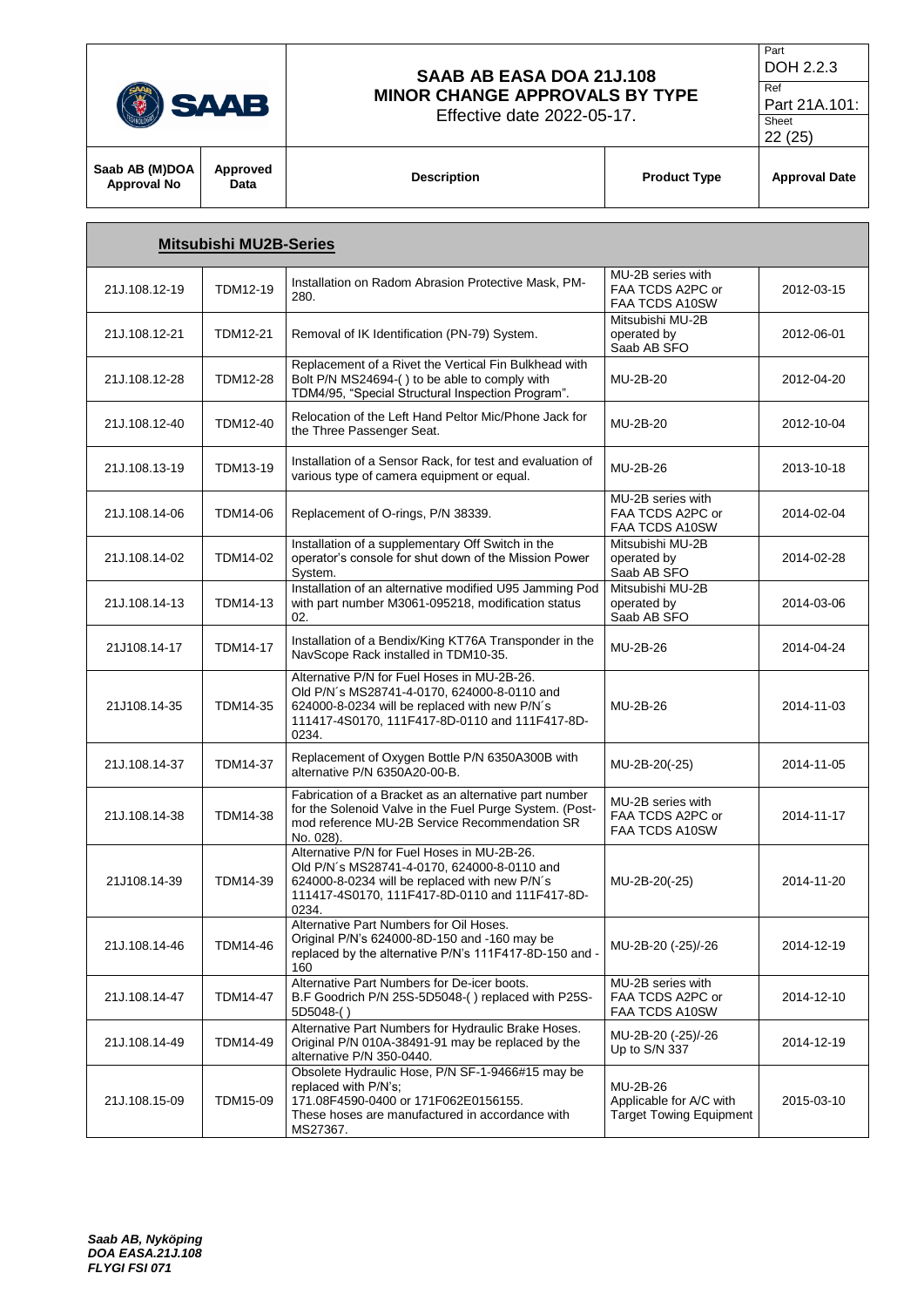$\overline{\mathbf{r}}$ 

### **SAAB AB EASA DOA 21J.108 MINOR CHANGE APPROVALS BY TYPE**

Effective date 2022-05-17.

 $\top$ 

```
Part
DOH 2.2.3
```
Ref Part 21A.101:

| . . |  |
|-----|--|
|     |  |

Sheet

| Saab AB (M)DOA<br>Approval No | Approved<br>Data              | <b>Description</b>                                                                    | <b>Product Type</b> | <b>Approval Date</b> |  |  |  |
|-------------------------------|-------------------------------|---------------------------------------------------------------------------------------|---------------------|----------------------|--|--|--|
|                               | <b>Mitsubishi MU2B-Series</b> |                                                                                       |                     |                      |  |  |  |
|                               |                               | This change covers the replacement of Brake Hose with<br>original P/N: 0104-38491-101 |                     |                      |  |  |  |

| 21J-108.15-11        | <b>TDM15-11</b> | original P/N: 010A-38491-101.<br>The alternative Hose Assembly P/N's: 350-4-0127,<br>111417-4S-0127 and FA8217EEE0135 have the same<br>specifications as the original P/N. | MU-2B-26<br>S/N 338 and up                                            | 2015-04-09 |
|----------------------|-----------------|----------------------------------------------------------------------------------------------------------------------------------------------------------------------------|-----------------------------------------------------------------------|------------|
| 21J.108.15-12        | <b>TDM15-12</b> | Manufacture or rework the Tip Tank Nav. Light Conduit<br>Tube.                                                                                                             | $MU-2B-()$                                                            | 2015-04-24 |
| 21J.108.15-26        | <b>TDM15-26</b> | Replacement of Target Towing winch Model MBV-7S<br>Mk3 with new Mod. Status A.                                                                                             | MU-2B-26<br>Applicable for A/C with<br><b>Target Towing Equipment</b> | 2016-03-15 |
| 21J.108.16-15        | <b>TDM16-15</b> | Installation of optional provisions intended for flight trials<br>for the optional AVAS system.                                                                            | MU-2B-26                                                              | 2016-12-08 |
| 21J.108.16-20        | TDM16-20        | Installation of operator's reading light.                                                                                                                                  | MU-2B-20 (-25)                                                        | 2016-09-21 |
| 21J.108.16-26        | TDM16-26        | The existing Glide Slope Antenna is replaced by 2ea.<br>new GS Antenna P/N RGS1 0-48.                                                                                      | MU-2B-20 / -26                                                        | 2016-11-24 |
| 21J.108.17-02        | TDM17-02        | Removal of optional mission GPS Garmin 100AVD                                                                                                                              | MU-2B-20 / -26                                                        | 2017-06-02 |
| 21J.108.17-16        | <b>TDM17-16</b> | Installation of mounting provisions for optional<br>Spectrum Analyser.                                                                                                     | MU-2B-20 / -26                                                        | 2017-11-06 |
| 21J.108.19-02        | TDM19-02        | Installation of a PBE P/N MR-10022N in the cabin                                                                                                                           | MU-2B-20(-25) / -26                                                   | 2019-09-12 |
| 21J.108.19-09        | TDM19-09        | Change of Cabin Floor Covering                                                                                                                                             | MU-2B-20(-25) / -26                                                   | 2019-08-07 |
| 21J.108.19-10        | TDM19-10        | Parking of mission connectors above hardpoints.                                                                                                                            | MU-2B-20(-25) / -26                                                   | 2019-08-08 |
| 21J.108.19-12        | <b>TDM19-12</b> | Minor change to the previously installed TDM10-35,<br>Navscope                                                                                                             | MU-2B-26                                                              | 2020-02-11 |
| 21J.108.TDM22-<br>03 | TDM22-03        | Installation of the new optional EW-system; NEWT Mk.<br>1.                                                                                                                 | MU-2B-20                                                              | 2022-05-16 |

| NH500D (Former MD-500 / Hughes 369) |          |                                            |                |            |  |
|-------------------------------------|----------|--------------------------------------------|----------------|------------|--|
| 21J.108.14-30                       | TDM14-30 | Installation of DAM-H Vision Mount Module. | <b>NH-500D</b> | 2014-09-15 |  |

| <b>Piper</b>  |           |                                                                                                  |                                    |                          |
|---------------|-----------|--------------------------------------------------------------------------------------------------|------------------------------------|--------------------------|
| 21J.108.05-25 | TDM 05-25 | Avionics Modification.                                                                           | PA-31-350                          | 2005-10-25               |
| 21J.108.05-27 | TDM 05-27 | Installation of GMA 340.                                                                         | PA-31-350                          | 2005-11-02<br>2006-05-09 |
| 21J.108.07-14 | TDM 07-14 | Installation of a Counter Drum Pointer Altimeter to fulfil<br>the requirements in JAR-OPS 1.652. | <b>Piper Aircraft</b><br>PA-31-350 | 2007-05-14               |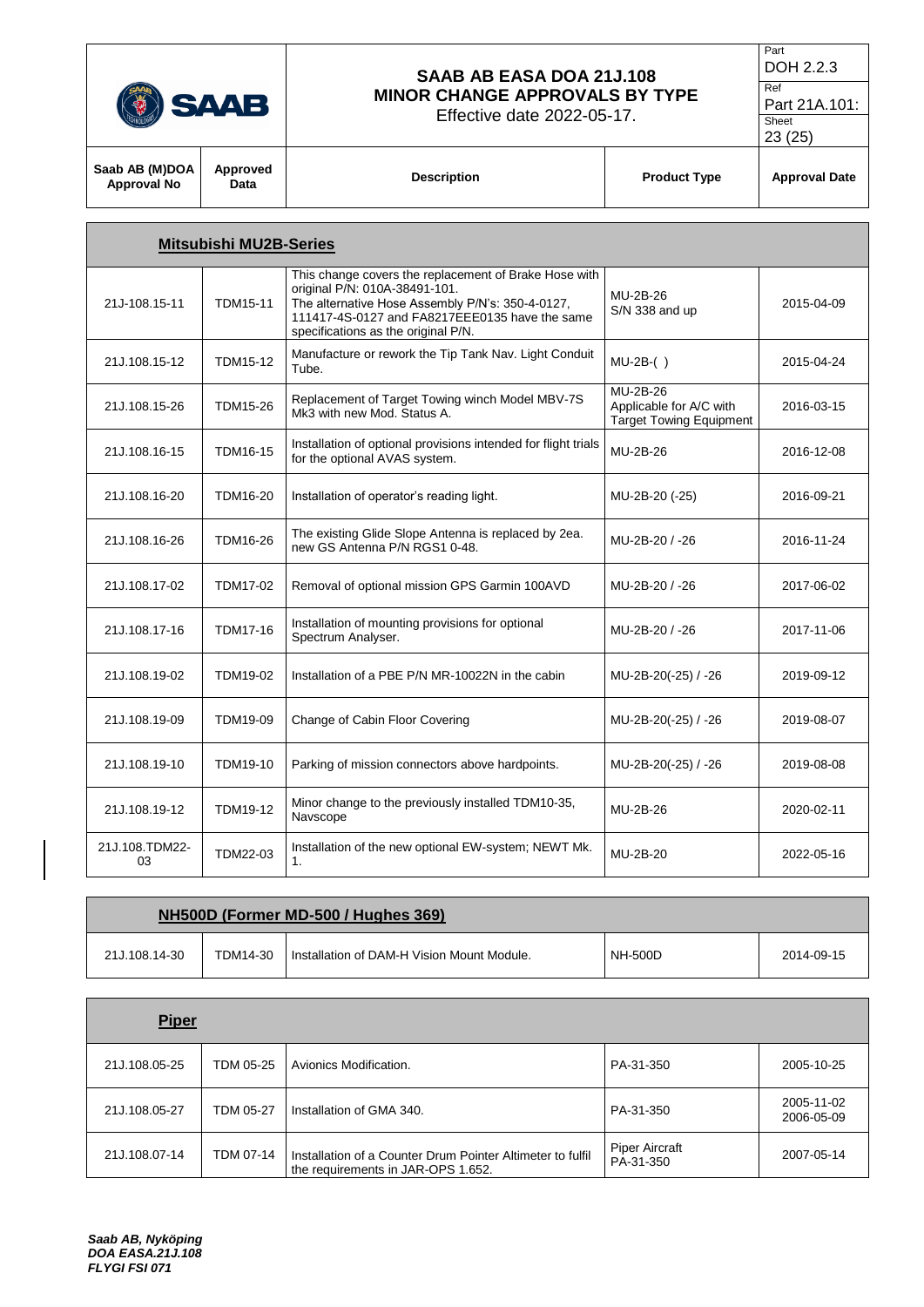|                               | <b>SAAB</b>      | SAAB AB EASA DOA 21J.108<br><b>MINOR CHANGE APPROVALS BY TYPE</b><br>Effective date 2022-05-17. |                     | Part<br>DOH 2.2.3<br>Ref<br>Part 21A.101:<br>Sheet<br>24 (25) |
|-------------------------------|------------------|-------------------------------------------------------------------------------------------------|---------------------|---------------------------------------------------------------|
| Saab AB (M)DOA<br>Approval No | Approved<br>Data | <b>Description</b>                                                                              | <b>Product Type</b> |                                                               |
| <b>Piper</b>                  |                  |                                                                                                 |                     |                                                               |

| 21J.108.08-20 | TDM08-20 | Installation of a LUN 1120.XXXXX (LUN 1120.23B2X)<br>Counter Drum-Pointer Altimeter in accordance with<br>JAR-OPS 1.652(c).                                                                    | <b>Piper Aircraft</b><br>PA-31-310 | 2008-04-08 |
|---------------|----------|------------------------------------------------------------------------------------------------------------------------------------------------------------------------------------------------|------------------------------------|------------|
| 21J.108.10-48 | TDM10-48 | Installation of one each GARMIN GNS530 COM / NAV /<br>GPS which replaces one each King KX175 COM / NAV.<br>This change is a Minor Change to previously EASA<br>Minor Change Approval 10030935. | Piper PA-31                        | 2011-02-09 |
| 21J108.14-36  | TDM14-36 | Installation of an ARTEX ME406 Series EL T.                                                                                                                                                    | Piper PA28-180                     | 2014-11-07 |

| <b>Robinson</b> |          |                                                                                                         |                                                                                          |            |
|-----------------|----------|---------------------------------------------------------------------------------------------------------|------------------------------------------------------------------------------------------|------------|
| 21J.108.10-41   | TDM10-41 | To incorporate provisions for different sizes of FLIR<br>Turrets that may be mounted on the Tyler Mount | Robinson 44 with FAA<br><b>STC SR01272LA (EASA)</b><br>.IM.R.S.01237) as<br>prerequisite | 2010-10-27 |

| <b>Saab</b>   |                 |                                                                                                                                                                                                                                                             |             |            |
|---------------|-----------------|-------------------------------------------------------------------------------------------------------------------------------------------------------------------------------------------------------------------------------------------------------------|-------------|------------|
| 21J.108.07-36 | TDM07-36        | Replacement of piece parts to Saab 340 Linear El-<br>mechanical Actuator                                                                                                                                                                                    | Saab 340A/B | 2008-04-14 |
| 21J.108.13-10 | TDM13-10        | Change of Cabin Configuration                                                                                                                                                                                                                               | Saab 2000   | 2013-06-24 |
| 21J.108.14-24 | TDM14-24        | Installation of a Hot Jug.                                                                                                                                                                                                                                  | Saab 2000   | 2015-02-16 |
| 21J.108.14-25 | <b>TDM14-25</b> | Change of Cabin Configuration. Change from 32<br>passengers to 22 passengers with Club Seating.                                                                                                                                                             | Saab 340    | 2014-10-13 |
| 21J.108.15-22 | <b>TDM15-22</b> | Installation of a 28VDC / 2A Power Outlet on the<br>Instrument Panel Glareshield.                                                                                                                                                                           | Saab 340A/B | 2015-10-20 |
| 21J.108.16-11 | TDM16-11        | Alternative Flight Attendant Seat Belt Harness and Seat<br>Belt Pivot.<br>• Removal of Flight Attendant Seat Belt P/N<br>AFG0391244.<br>• Installation of Flight Attendant Seat Belt P/N 502630-<br>405-2256-1019 & Seat Belt Pivot P/N B311103-2237-<br>1. | Saab 340B   | 2016-03-22 |
| 21J.108.16-17 | <b>TDM16-17</b> | Application external graphic film.                                                                                                                                                                                                                          | Saab 2000   | 2016-06-03 |
| 21J.108.16-25 | TDM16-25        | This change describes the removal of the first five rows<br>of the Double Seats for mounting of 5 ea. Stowage<br>Containers between Fus.Sta 304,5 to Fus.Sta 451,5.                                                                                         | Saab 2000   | 2017-02-03 |
| 21J.108.17-12 | <b>TDM17-12</b> | Removal of Wardrobe, P/N 7225340-861.                                                                                                                                                                                                                       | Saab 340B   | 2017-05-05 |
| 21J.108.18-06 | TDM18-06        | Removal of Maritime Surveillance Equipment.                                                                                                                                                                                                                 | Saab 340B   | 2018-06-18 |
| 21J.108.20-09 | TDM20-09        | Installation of SATCOM Aspire 400 system.                                                                                                                                                                                                                   | Saab 340B   | 2021-06-15 |
| 21J.108.21-06 | TDM21-06 A      | Replacement of Cabin carpets.                                                                                                                                                                                                                               | Saab 340B   | 2021-05-04 |